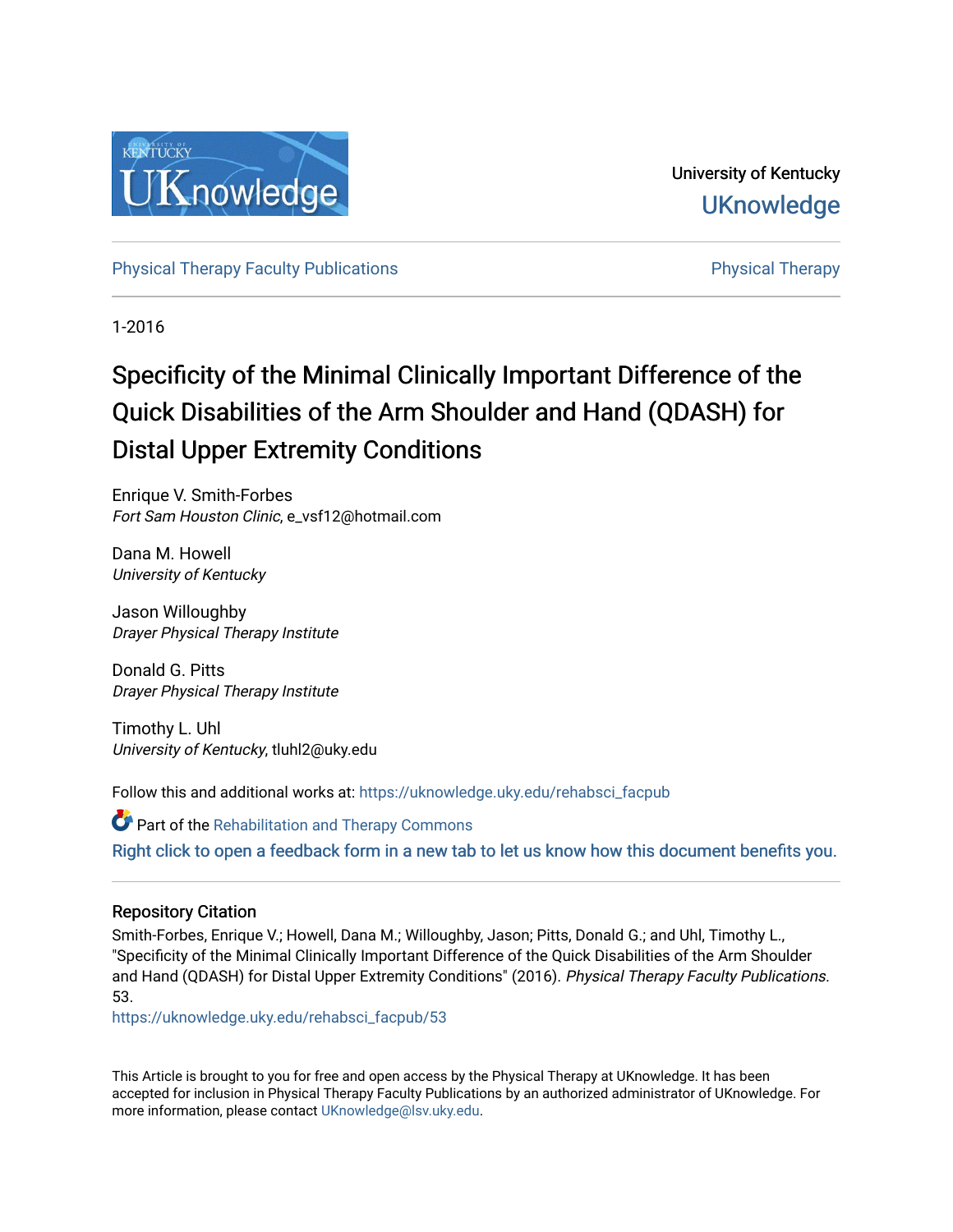# Specificity of the Minimal Clinically Important Difference of the Quick Disabilities of the Arm Shoulder and Hand (QDASH) for Distal Upper Extremity Conditions

Digital Object Identifier (DOI) http://dx.doi.org/10.1016/j.jht.2015.09.003

### Notes/Citation Information

Published in Journal of Hand Therapy, v. 29, no. 1, p. 81-88.

Published by Elsevier Inc. on behalf of Hanley & Belfus, an imprint of Elsevier Inc.

© 2016. This manuscript version is made available under the CC-BY-NC-ND 4.0 license [http://creativecommons.org/licenses/by-nc-nd/4.0/.](http://creativecommons.org/licenses/by-nc-nd/4.0/) 

The document available for download is the authors' post-peer-review final draft of the article.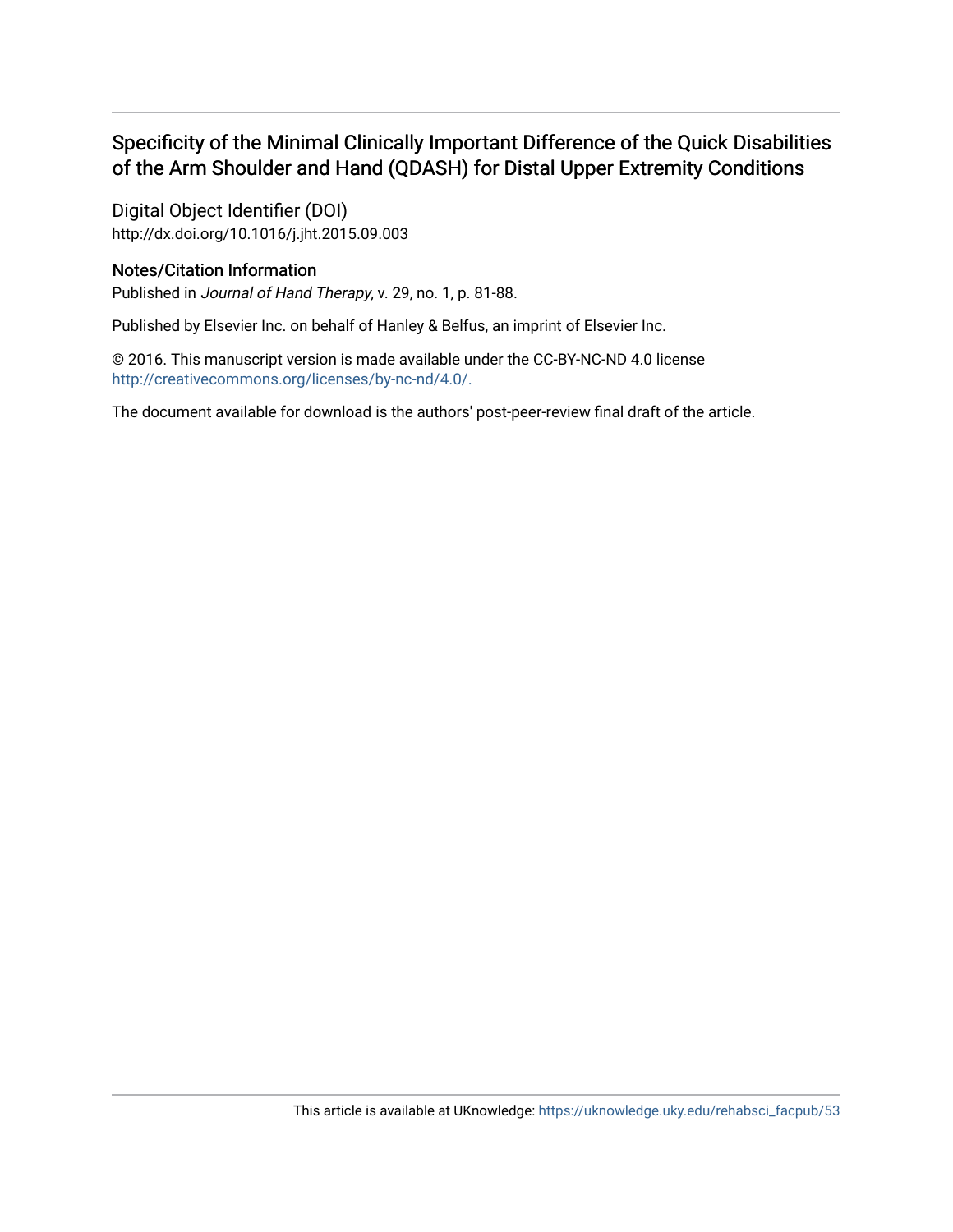**Published by Elsevier Inc. on behalf of Hanley & Belfus, an imprint of Elsevier Inc.**

**© 2016. This manuscript version is made available under the CC‐BY‐NC‐ND 4.0 license http://creativecommons.org/licenses/by‐nc‐ nd/4.0/**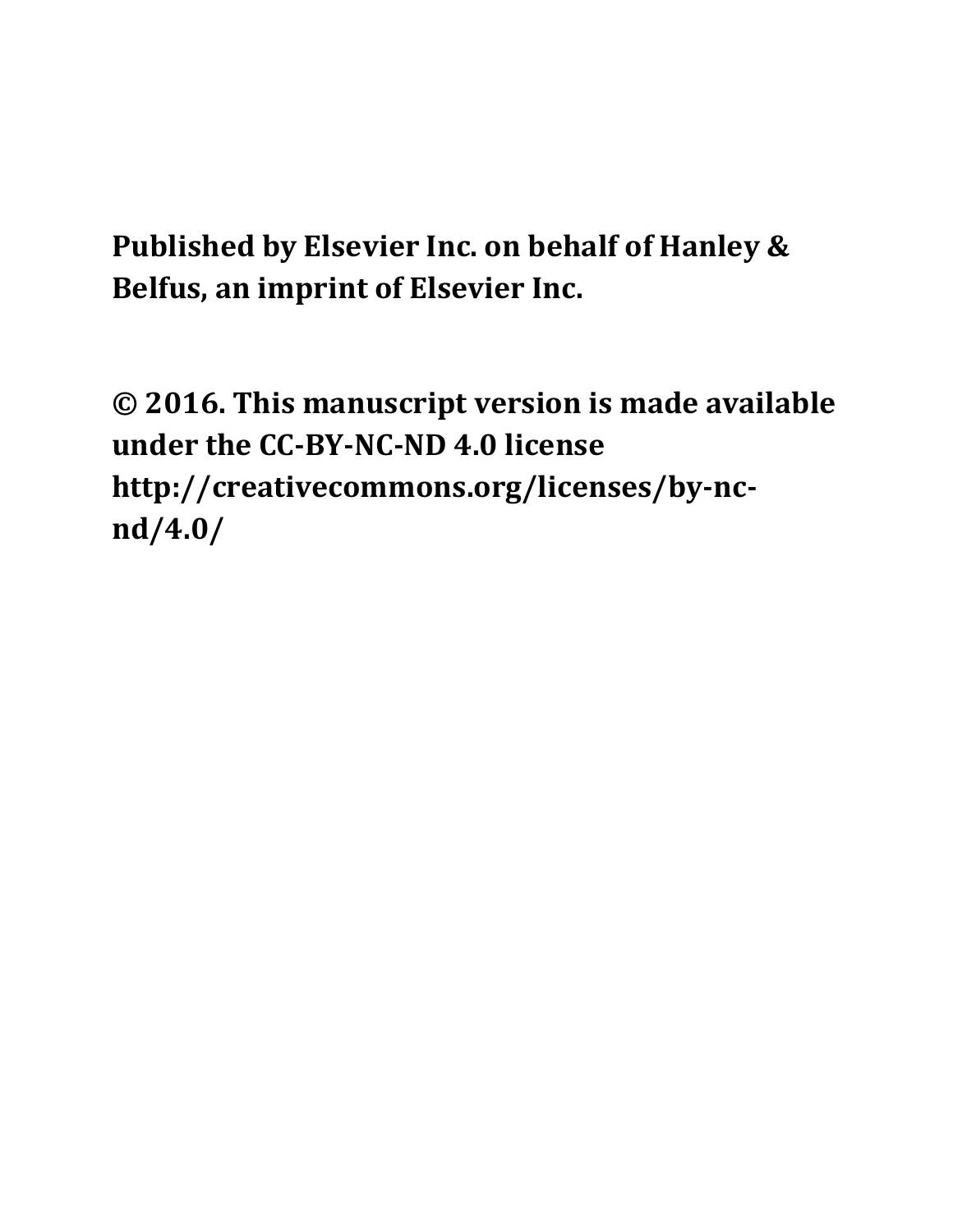# **Accepted Manuscript**



Specificity of the Minimal Clinically Important Difference of the Quick Disabilities of the Arm Shoulder and Hand (QDASH) for Distal Upper Extremity Conditions

Major(P) Enrique, V. Smith-Forbes, PhD, OTR/L, CHT, Dana, M. Howell, PhD, OTD, OTR/L, Jason Willoughby, MHS, OTR/L, CHT, Donald, G. Pitts, MS, OTR/L, CHT, Tim, L. Uhl, PT, ATC, PhD, FNATA

 $P|| \cdot$ S0894-1130(15)00166-0

DOI: 10.1016/j.jht.2015.09.003

Reference: HANTHE 931

To appear in: Journal of Hand Therapy

Received Date: 26 November 2014

Revised Date: 25 August 2015

Accepted Date: 21 September 2015

Please cite this article as: Smith-Forbes E,V, Howell D,M, Willoughby J, Pitts D,G, Uhl T,L, Specificity of the Minimal Clinically Important Difference of the Quick Disabilities of the Arm Shoulder and Hand (QDASH) for Distal Upper Extremity Conditions, Journal of Hand Therapy (2015), doi: 10.1016/ j.jht.2015.09.003.

This is a PDF file of an unedited manuscript that has been accepted for publication. As a service to our customers we are providing this early version of the manuscript. The manuscript will undergo copyediting, typesetting, and review of the resulting proof before it is published in its final form. Please note that during the production process errors may be discovered which could affect the content, and all legal disclaimers that apply to the journal pertain.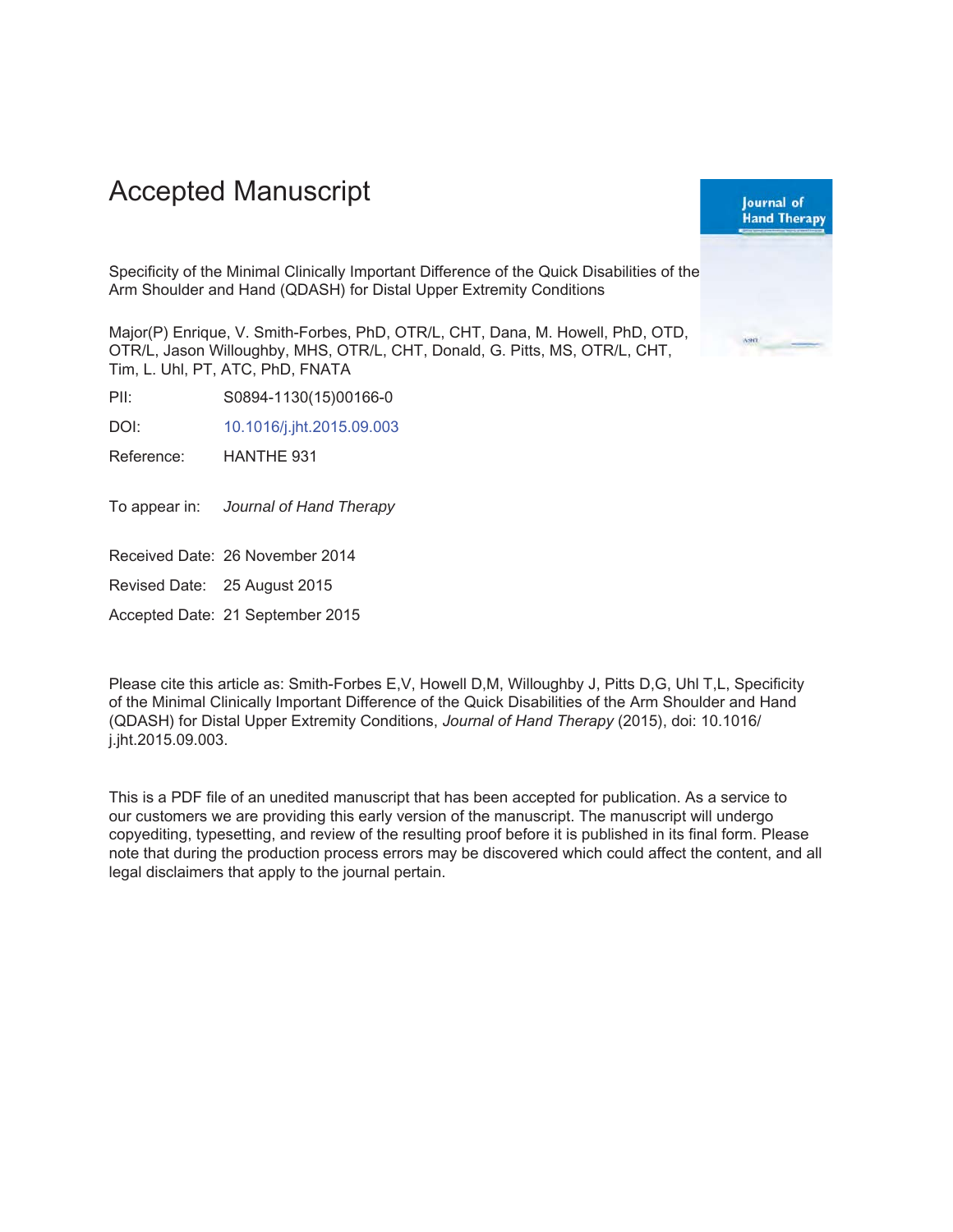R/L, CHT<sup>a, \*</sup><br>
ston Clinic, Building 1179, Room 1A43, 3100<br>
USA<br>
ge of Health Sciences, University of Kentucky nt of Occupational Therapy, Eastern K<br>Hand & Physical Therapy/ Drayer Phy<br>was presented in part at the 37<sup>th</sup> Ameri<br>was presented in part at the 37<sup>th</sup> Ameri<br>was presented in part at the 37<sup>th</sup> Ameri<br>was presented the 'The ͳ **Specificity of the Minimal Clinically Important Difference of the Quick Disabilities of the**  ʹ **Arm Shoulder and Hand (QDASH) for Distal Upper Extremity Conditions**  ͵ Ͷ ͷ *Authors: Major(P) Smith-Forbes, Enrique, V., PhD, OTR/L, CHT<sup>a, \*</sup> Howell, Dana, M., PhD, OTD, OTR/L*<sup>bc</sup> *9 Willoughby, Jason, MHS, OTR/L, CHT<sup>d</sup>*  $10$  *Pitts, Donald, G., MS, OTR/L, CHT*<sup>d</sup> 11 *Uhl, Tim, L., PT, ATC, PhD, FNATA*<sup>b</sup> **12** *a*<sup>*a*</sup> *Graduate Medical Education, Fort Sam Houston Clinic, Building 1179, Room 1A43, 3100* 13 *Schofield Road, Fort Sam Houston, TX 78234, USA <sup>b</sup>*ͳͶ *Department of Rehabilitation Sciences, College of Health Sciences, University of Kentucky,*  15 *Lexington, KY, USA <sup>c</sup>*ͳ *Department of Occupational Therapy, Eastern Kentucky University, Richmond, KY, USA*  <sup>d</sup> *Kentucky Hand & Physical Therapy/ Drayer Physical Therapy Institute, Lexington, KY, USA This study was presented in part at the 37<sup>th</sup> American Society of Hand Therapy 2014 Meeting in* 19 *Boston, MA, and earned the 'The First Time Scientific Session Presenter Award.' This study* 20 *fulfilled in part the degree requirements for the first author. At the time of the study MAJ(P)* 21 Smith-Forbes was affiliated with University of Kentucky. ʹʹ *\* Corresponding author. Tel.: +1 832 971 7757; fax: +1 859 323 6003.*  23 E-mail address: enrique.smith-forbes@uky.edu; e\_vsf12@hotmail.com (E.V. Smith-Forbes).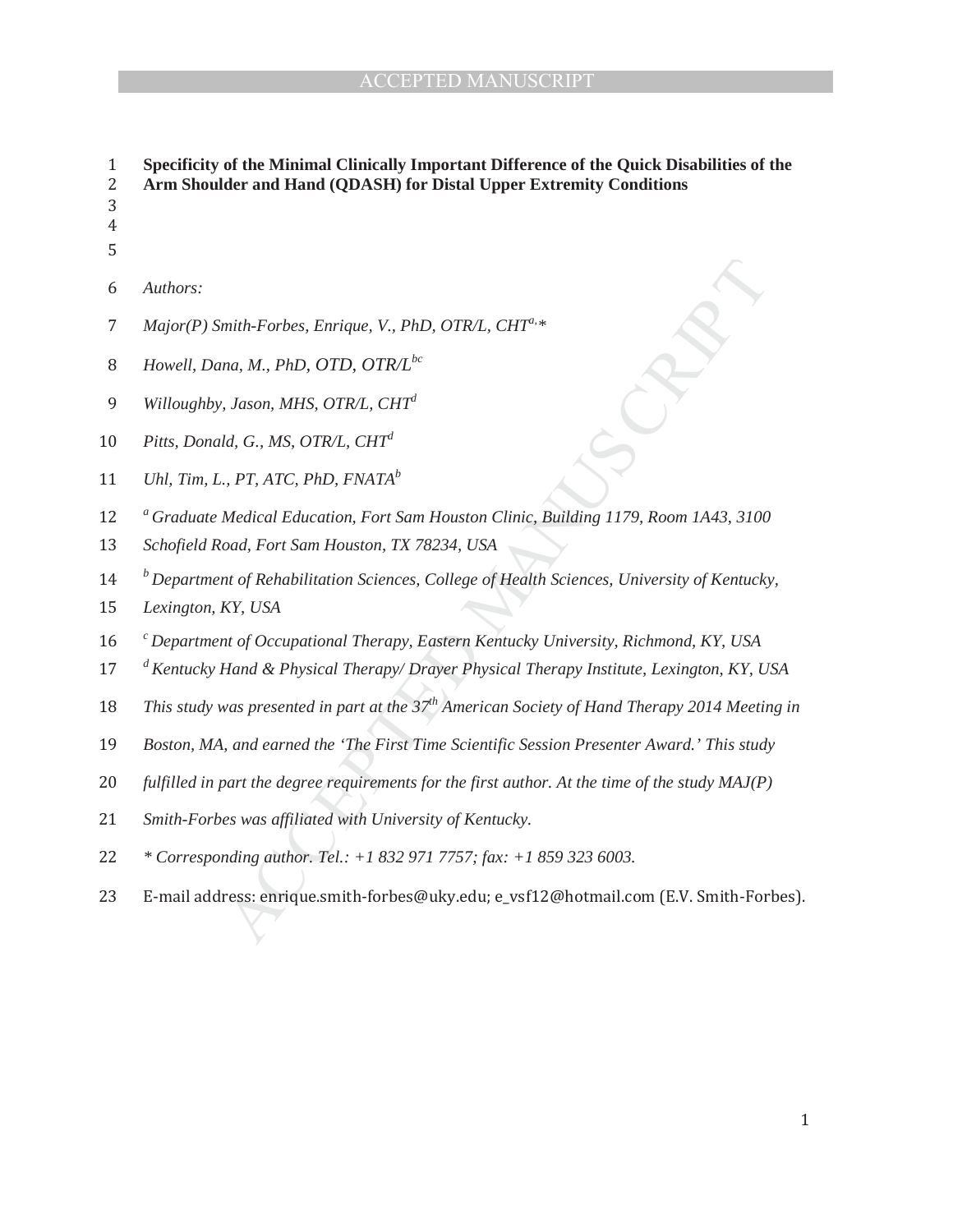and pricondylitis, and surgical caparal tunnel release were obtained. The external encoded in entantial condition of the external distanting of the pDASH was moderate for all diagnoses: intraclass correlation coefficiently **ABSTRACT:** Retrospective cohort design. The minimal clinically important difference (MCID) for the quick Disabilities of the Arm, Shoulder and Hand (QDASH) has been established using a pool of multiple conditions, and only exclusively for the shoulder. Understanding diagnosesspecific threshold change values can enhance the clinical decision-making process. Before and after QDASH scores for 406 participants with conditions of surgical distal radius fracture, nonsurgical lateral epicondylitis, and surgical carpal tunnel release were obtained. The external anchor administered at each fourth visit was a 15-point global rating of change scale. The testretest reliability of the QDASH was moderate for all diagnoses: intraclass correlation coefficient model 2,1, for surgical distal radius  $= 0.71$ ; non-surgical lateral epicondylitis  $= 0.69$ ; and surgical carpal tunnel  $= 0.69$ . The minimum detectable change at the 90% confidence level was 25.28; 22.49; and 27.63 points respectively; and the MCID values were 25.8; 15.8 and 18.7, respectively. For these three distal upper extremity conditions, a QDASH MCID of 16-26 points could represent the estimate of change in score that is important to the patient and guide clinicians through the decision making process.

KEY WORDS: *disability evaluation, musculoskeletal diseases, outcome assessment, psychometrics, rehabilitation, upper extremity*

Level of Evidence: 2c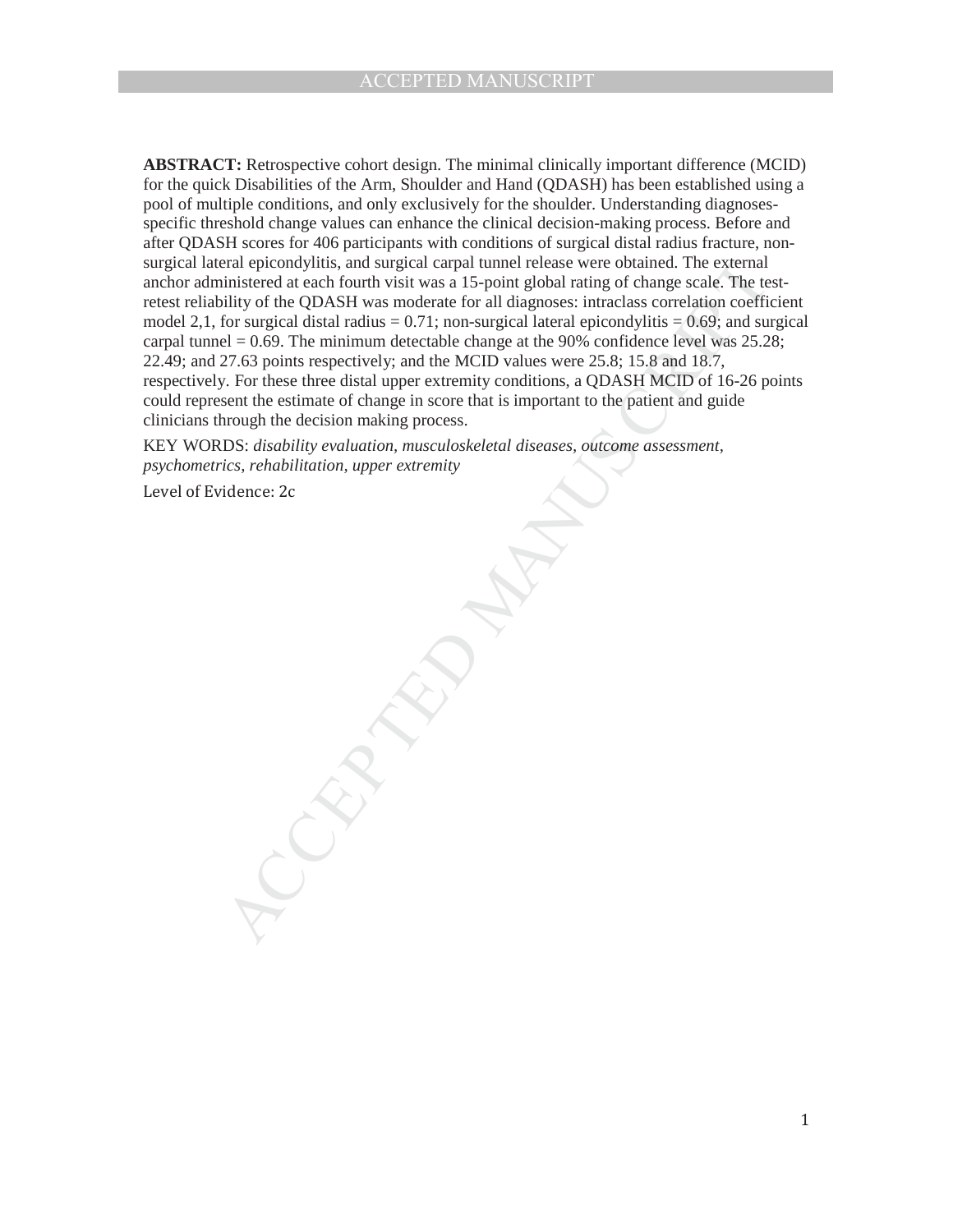### 1 **INTRODUCTION**

| 2  | The Minimal Clinically Important Difference (MCID) represents a change in score on a                                      |
|----|---------------------------------------------------------------------------------------------------------------------------|
| 3  | standardized assessment that is perceived to be beneficial or harmful by the patient. <sup>1</sup> The MCID               |
| 4  | may be calculated for patients with upper extremity (UE) deficits using two common UE                                     |
| 5  | assessments, the quick Disabilities of the Arm, Shoulder and Hand (QDASH) <sup>2</sup> and The Global                     |
| 6  | Rating of Change (GROC). <sup>3</sup> The MCID can be clinically used to interpret patient change scores                  |
| 7  | to guide clinical decision-making.                                                                                        |
| 8  | The QDASH, a region specific outcome measure, is a shortened version of the                                               |
| 9  | Disabilities of the Arm Shoulder and Hand (DASH). <sup>4</sup> Both instruments are widely used in                        |
| 10 | rehabilitation. <sup>5,6</sup> The GROC, a generic global change scale, allow patients to decide how much                 |
| 11 | they have changed during recovery. The QDASH's MCID has been determined using the GROC                                    |
| 12 | to identify those patients who have improved and comparing them to those who have not                                     |
| 13 | improved with UE diagnoses. <sup>7</sup> However, the results of these studies have generated a wide range                |
| 14 | of MCID $(8-20)$ , <sup>7-11</sup> which represents 10-20% of the 100-point scale and suggests the instrument             |
| 15 | may have poor responsiveness. One potential explanation for this variance may be because a                                |
| 16 | single diagnosis was not used in most of the previous studies. <sup>7</sup> The MCID may differ among                     |
| 17 | diagnoses, and this may help explain the varying results in the literature. <sup>12</sup> This is the primary             |
| 18 | rationale for examining MCID among separate diagnoses.                                                                    |
| 19 | The QDASH's psychometric and clinimetric properties have been investigated. Rasch                                         |
| 20 | analysis <sup>13</sup> and classical theory <sup>14-16</sup> have been used to investigate the strength and weaknesses of |
|    |                                                                                                                           |

21 the QDASH measures. A recent systematic review found the QDASH English version tool to 22 perform well with strong positive evidence for reliability and validity (hypothesis testing) and

23 moderate positive evidence for structural validity testing. Strong negative evidence was found

 $\,1\,$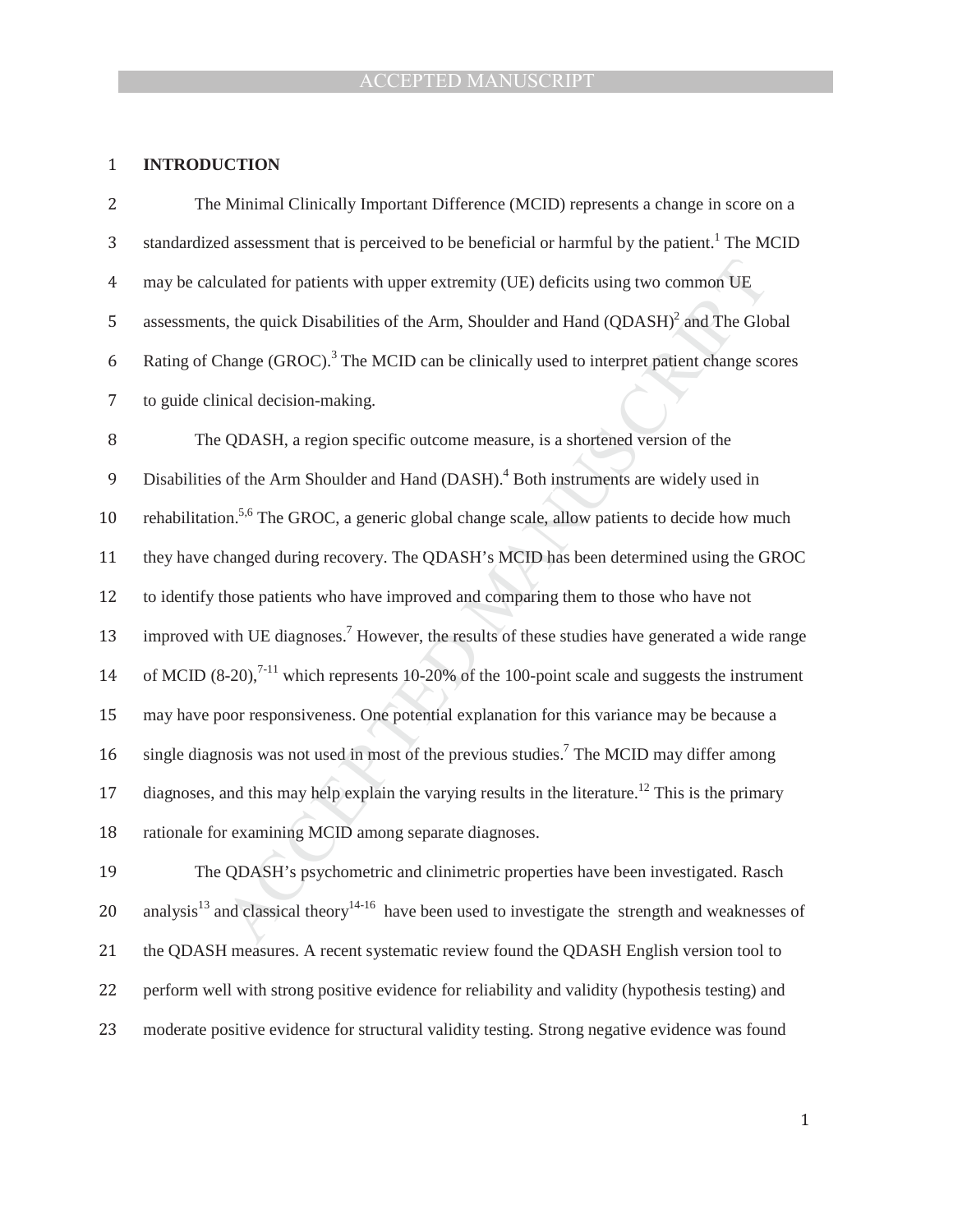for responsiveness due to lower correlations with global estimates of change.<sup>17</sup>

icians and researchers work with a range of M<br>s questioned the validity of a single overall M<br>have been the two general approaches used to<br>-based approaches lies in identifying the Min<br>est change in score that can be disti ent studies recommend the MCID be b<br>d on one study<sup>1</sup> and should be higher t<br>nts),<sup>20,21</sup> and not be based on a single s<br>the MCID through anchor-based appro<br>nest option to determine MCID is to sel<br>mple and compare and int 25 Multiple approaches have been used to calculate the responsiveness of these measures. 26 The MCID current and previous values become critical in assisting providers in making clinical 27 decisions. Several authors have suggested clinicians and researchers work with a range of MCID 28 values instead of a fixed value,<sup>18,19</sup> another has questioned the validity of a single overall MCID.<sup>8</sup> 29 Distribution-based and anchor-based methods have been the two general approaches used to 30 interpret changes. The strategy for distribution-based approaches lies in identifying the Minimal ͵ͳ Detectable Change (MDC), which is the smallest change in score that can be distinguished  $32$  beyond random error.<sup>20</sup> Distribution-based approaches do not give a good indication of the 33 importance of the observed change and therefore cannot provide the MCID.<sup>18</sup> In contrast, with ͵Ͷ anchor-based methods the choice of the anchor among other things will determine the precision 35 of the MCID. 36 Recent studies recommend the MCID be based primarily on anchor-based procedures,<sup>21</sup> 37 not be based on one study<sup>1</sup> and should be higher than the MDC values (the typical boundary of 38 stable patients),<sup>20,21</sup> and not be based on a single study.<sup>1</sup> Nevertheless, there are limited studies 39 calculating the MCID through anchor-based approaches for the QDASH.<sup>7-10</sup> Furthermore, it ͶͲ seems the best option to determine MCID is to select a small range of threshold estimates from the same sample and compare and interpret multiple reference standards.<sup>1,21,22</sup> This approach has

been applied in a few studies on the DASH and QDASH.<sup>11,16</sup> Some of the approaches to

Ͷ͵ calculate the MCID utilized in the literature are: 0.2 x standard deviation at baseline, 0.5 x

ͶͶ standard deviation at baseline, and one standard error of measurement (test-retest), among many  $45$  others.<sup>16</sup>

A The main aim of this study was to use both anchor-based and distribution methods to

 $\mathbf{2}$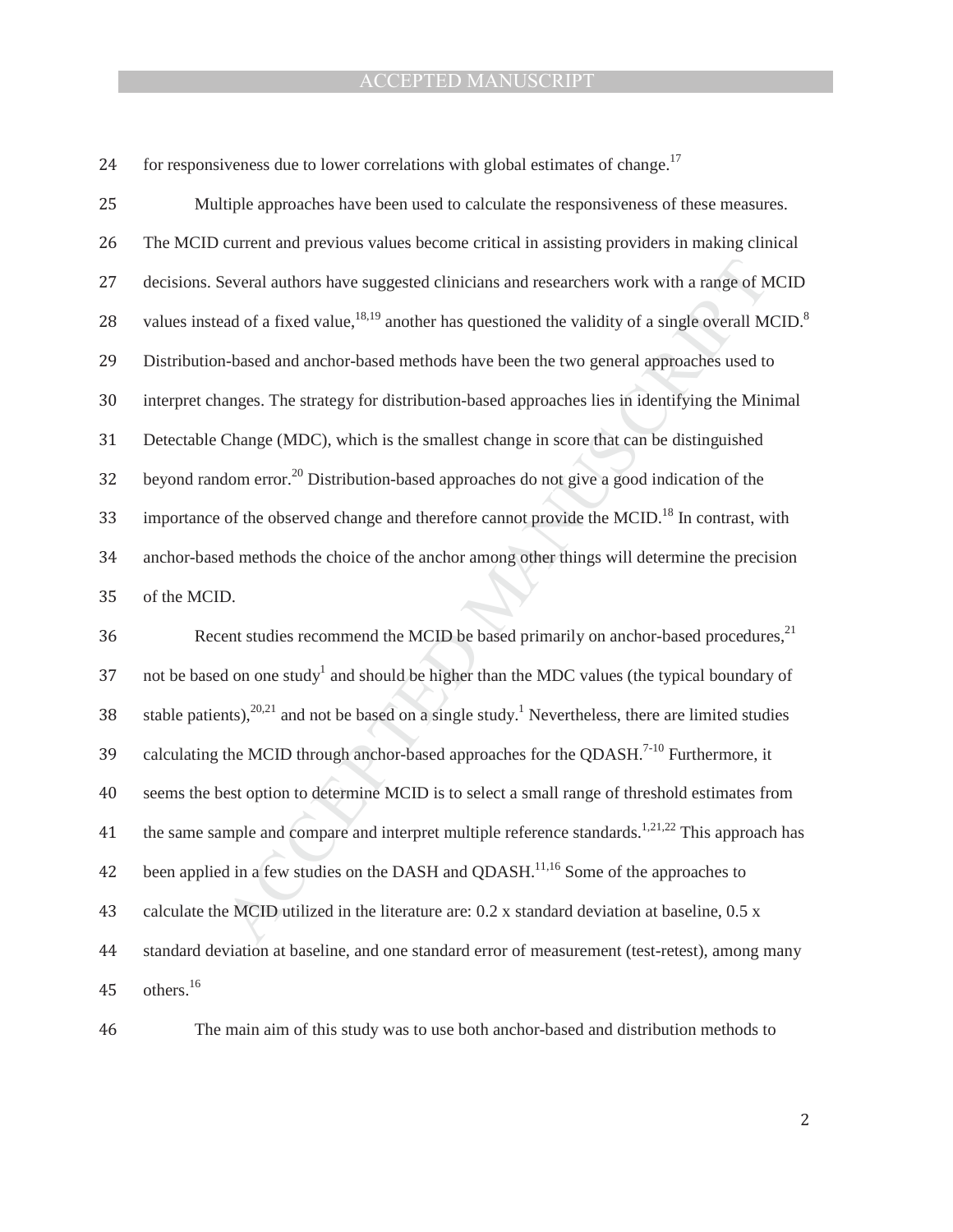| 47 | triangulate on MCID values for the QDASH. We used a retrospective large sample of patients            |
|----|-------------------------------------------------------------------------------------------------------|
| 48 | with UE musculoskeletal disorders who had undergone hand therapy. The objective was to                |
| 49 | determine condition specific thresholds for the MCID in order to enhance confidence in                |
| 50 | interpreting patient change scores for clinical decision-making.                                      |
| 51 | <b>METHODS</b>                                                                                        |
| 52 | <b>Subjects</b>                                                                                       |
| 53 | This retrospective study population consisted of patients in a database seen at an                    |
| 54 | outpatient UE orthopedic condition rehabilitation multi-center, over the last 4 years. There were     |
| 55 | approximately 5,000 patients in the existing database treated for multiple orthopedic conditions.     |
| 56 | All data in the database was de-identified and transferred to a data sheet for study purposes and     |
| 57 | then provided to the primary investigator (PI) for use by the database manager. The University of     |
| 58 | Kentucky's Institutional Review Boards approved this exempt category study prior to data              |
| 59 | analysis.                                                                                             |
| 60 | Inclusion and Exclusion Criteria                                                                      |
| 61 | Subjects age 18-89, were included if they were not missing QDASH scores at initial visit              |
| 62 | and visit 4, not missing last visit score determined per diagnoses at either visit 8 or visit 12, and |
| 63 | not missing associated GROC scores for the QDASH. Diagnoses not totaling at least 100                 |
| 64 | records, based on the above criterion were excluded. Surgical distal radius fracture, non-surgical    |
| 65 | lateral epicondylitis, and carpal tunnel release were included as the three most common               |
| 66 | conditions treated by hand therapists at these facilities.                                            |
| 67 | <b>Assessment</b>                                                                                     |
| 68 | The QDASH uses 11 items to measure the degree of difficulty in performing various                     |
| 69 | physical activities due to a shoulder, arm, or hand problem. It utilizes a 5-point Likert scale for   |

͵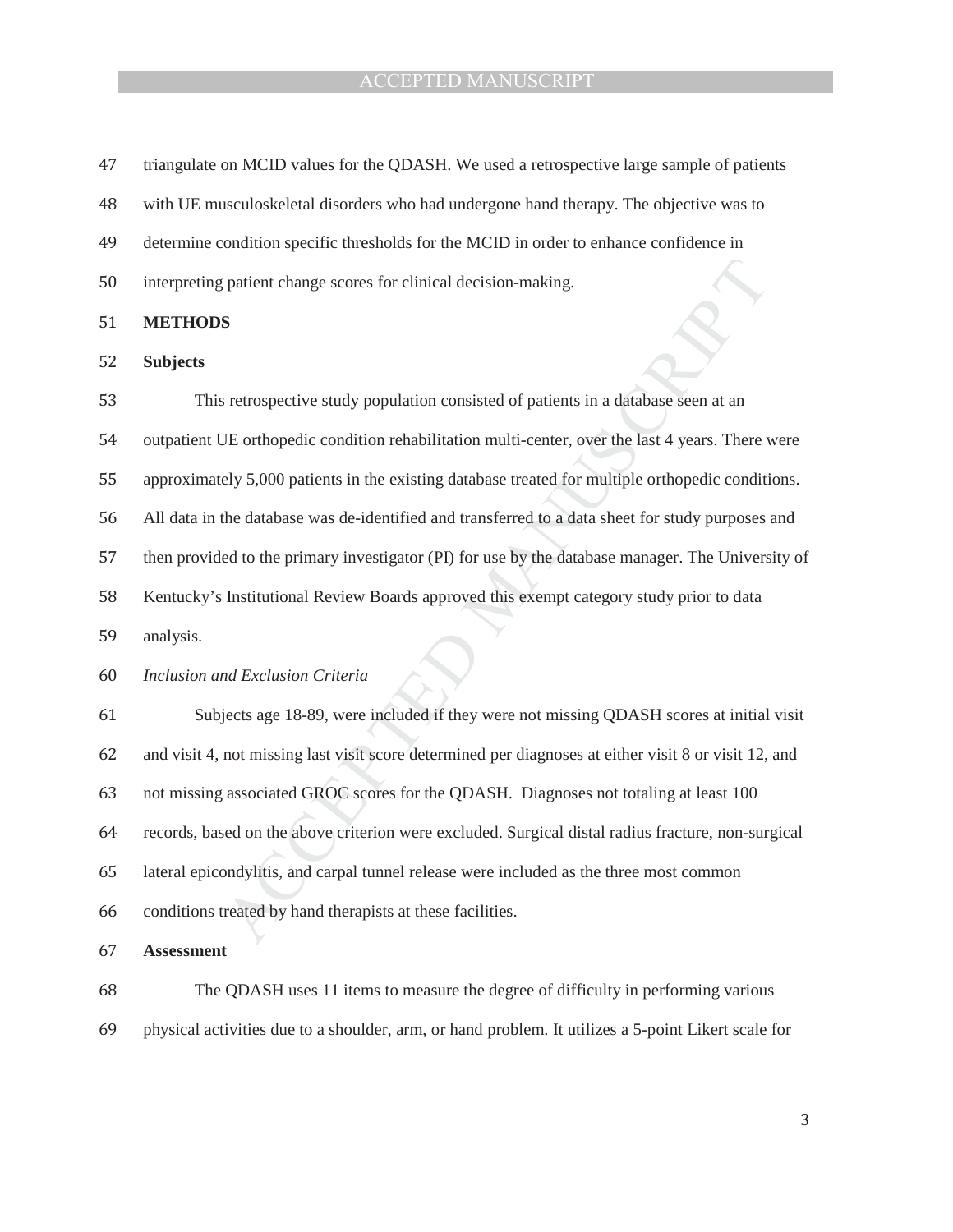| 70 | seven functional items and three symptom items. Ten of the 11 items need to be completed for                                |
|----|-----------------------------------------------------------------------------------------------------------------------------|
| 71 | the scores to be valid. The score is calculated on a 0-to-100 point scale. A higher score reflects                          |
| 72 | greater disability. The 2 optional scales of the QDASH (work and sport/music) are not                                       |
| 73 | commonly collected in this clinical practice and therefore were not part of this study.                                     |
| 74 | In contrast, the GROC scale $^{23}$ asks that a person assess his or her current health status in                           |
| 75 | relation to when they start their treatment and rate their level of change on a 15-point scale $( -7 =$                     |
| 76 | a very great deal worse, $0 = \text{same}, +7 = \text{a}$ very great deal better). <sup>24</sup> Both instruments have been |
| 77 | reported to be valid and reliable. <sup>2,25,26</sup>                                                                       |
| 78 | <b>Procedure</b>                                                                                                            |
| 79 | The database was reviewed to identify the most commonly treated diagnoses. It is known                                      |
| 80 | from review of the database that the typical number of visits for all diagnoses ranged from 8 to                            |
| 81 | 12 visits. A screening process was used to identify that adequate scores were present at the time                           |
| 82 | point of interest at initial, $4th$ , $8th$ , and $12th$ visit (Figure 1). In addition, the range of days treated           |
| 83 | was explored to determine a cutoff point for the last visit.                                                                |
| 84 | <b>Statistical Analysis</b>                                                                                                 |
| 85 | Descriptive statistics                                                                                                      |
| 86 | All statistical analyses were performed using Stata/IC Version 13.1 (StataCorp LP,                                          |
| 87 | College Station, TX). Baseline characteristics per diagnoses between improved and not improved                              |
| 88 | patients were determined for patient demographics of age, initial QDASH, and length of days in                              |
| 89 | care using a <i>t</i> -test for parametric data and a Wilcoxon Mann-Whitney test for nonparametric                          |
| 90 | data. A Chi-square test was used to calculate baseline gender differences (Table 1). <sup>9</sup> Patients                  |
| 91 | were sub-divided per diagnoses into two groups each, stable and improved, in order to analyze                               |
| 92 | baseline characteristics. Stable patients were categorized from $-2$ to $+3$ . Improved patients were                       |

Ͷ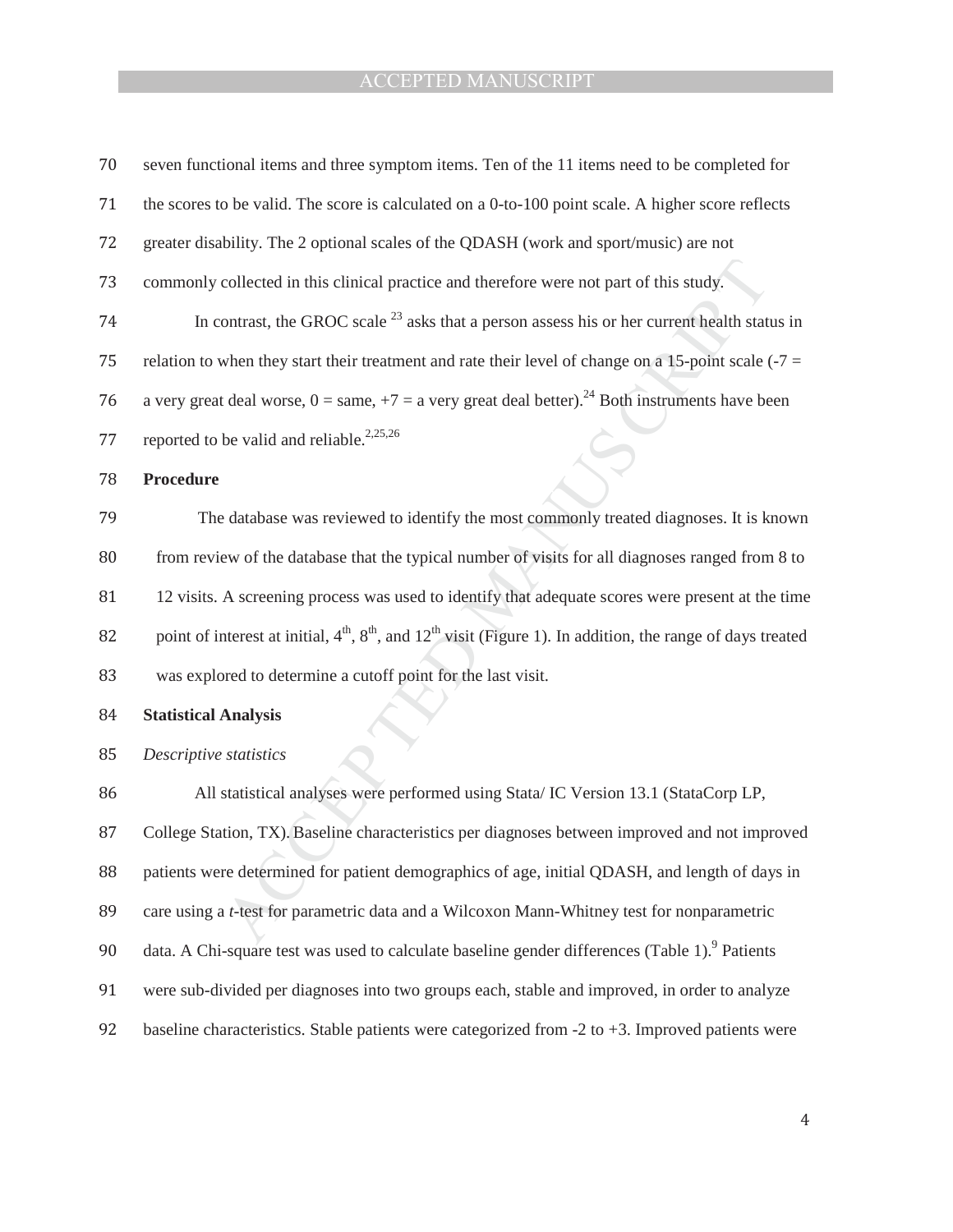93 determined as reported scores on the GROC of  $(\geq +4)$ ,<sup>9</sup> at visit 12 or visit eight for carpal tunnel

94 release.

95 *Validity and Reliability* 

ͻ 1) We examined *Convergent Validity* to determine the correlation between the QDASH and

97 the GROC using Pearson correlation coefficient (r). This was performed because the GROC was

98 the reference standard, or external criteria by which we judged that a real patient improvement

99 had occurred. We expected an at least a fair association  $(r > 0.30)$  between their final QDASH

100 score (visit eight or twelve), and their final GROC score (visit eight or twelve).

termine the correlation between the QDASH<br>nt (r). This was performed because the GROC<br>which we judged that a real patient improvems<br>sociation (r > 0.30) between their final QDA:<br>COC score (visit eight or twelve).<br>the QDAS 101 2) *Test-retest reliability* was calculated for the QDASH using an ANOVA (ICC2, $_{2,1}$ ) using a

102 group of stable patients on GROC (-2 to +2).<sup>9</sup> In order to assess reliability, the fourth visit of the

103 QDASH was compared to the initial visit scores, as they were the earliest available repeated

104 ODASH scores.

105

ͳͲ *Responsiveness* 

ness<br>
ness was determined by distribution-bi<br>
ibution-based methods determine the a<br>
e statistical characteristics of the samp<br>
ent (SEM), which links the reliability of<br>
lation. This was obtained from an ANC<br>
We calculate 107 Responsiveness was determined by distribution-based and anchor-based methods.

I08 a) *Distribution-based methods* determine the ability to detect change in general, and are

109 based on the statistical characteristics of the sample. We calculated the Standard Error of

110 Measurement (SEM), which links the reliability of a measurement tool to the standard deviation

Text of the population. This was obtained from an ANOVA using the entire population for the

112 diagnosis. We calculated the Minimal Detectable Change (MDC), which represents the smallest

113 change in score likely to reflect a true change, free from measurement error,  $(MDC = SEM * z$ -

- 114 value\* $\sqrt{2}$ .) We established a 90% confidence level (MDC<sub>90</sub>) corresponding to a *z*-value of 1.65.
- 115 Meaning: If the patient has a change score greater or equal to the  $MDC_{90}$  threshold it is possible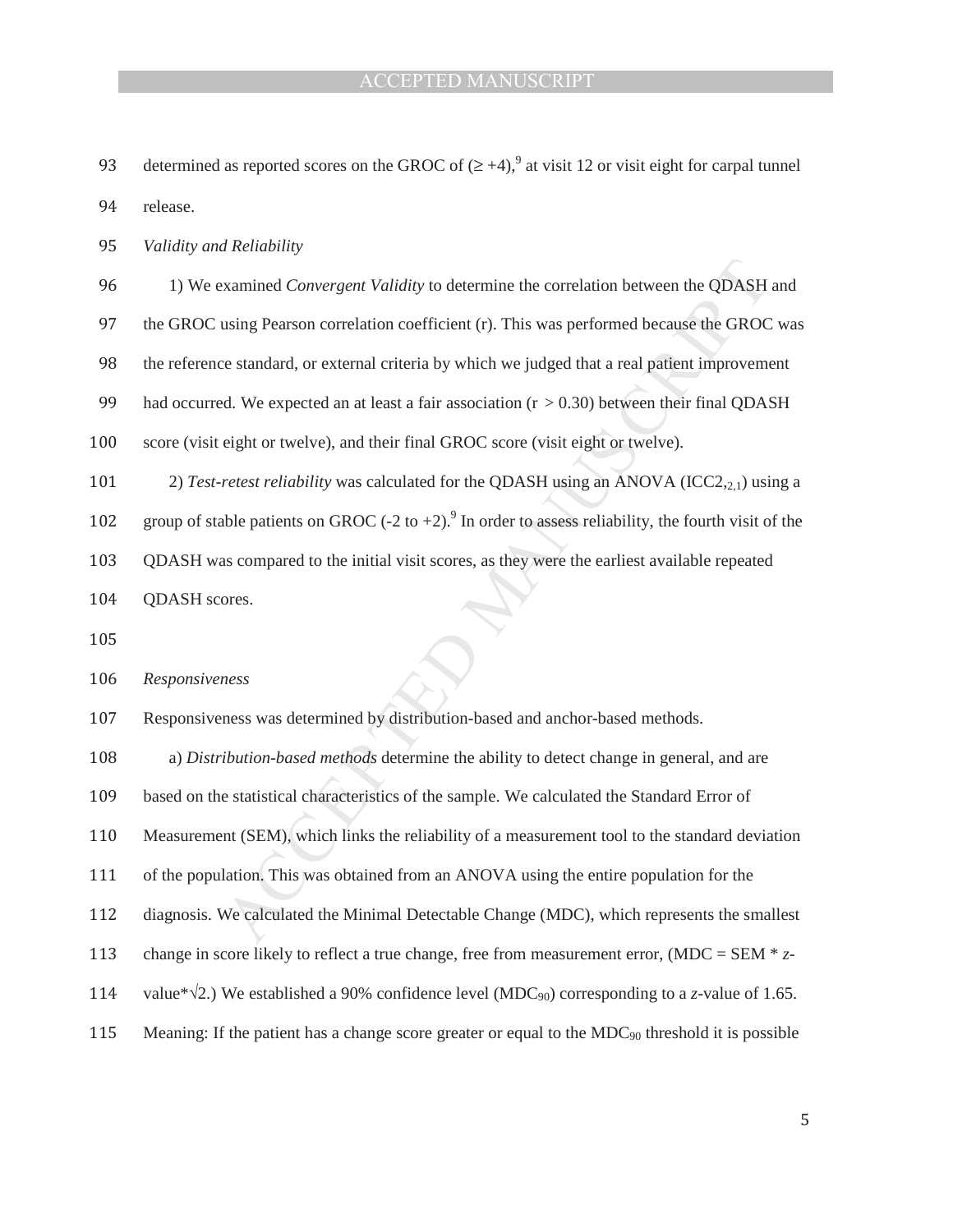116 to state with 90% confidence that this change is real and not due to measurement error. ͳͳ b) *Anchor-based methods* utilize an external patient criterion (an anchor) to determine if

118 changes in outcome are clinically meaningful. Two approaches were used; the mean change and

119 receiver-operating-characteristic (ROC) curve approaches. The GROC assessment was used as

120 the external reference in evaluating responsiveness.

ͳʹͳ c) *The Mean Change Approach:* Was calculated as the mean change score in the different

122 subgroups of patients who respectively reported themselves as not improved (-7 to 0), minimally

123 improved  $(+1 \text{ to } +3)$ , moderately improved  $(+4 \text{ to } +5)$  and large changes  $(+6 \text{ to } +7)$ . We used

124 changes in those minimally improved to triangulate the MCID values.

approaches. The GROC assessment was used<br>ness.<br>lated as the mean change score in the different<br>d themselves as not improved  $(-7 \text{ to } 0)$ , mini<br>4 to +5) and large changes  $(+6 \text{ to } +7)$ . We use<br>ulate the MCID values.<br>ned the 125 d) *The ROC Curve Approach:* We determined the optimal cutoff score and the area under the

126 curve (AUC) considering the subjects improved with a GROC of  $+4$  or greater.

127 A ROC curve plots sensitivity (y-axis) against 1 – specificity (x-axis). Following this rationale,

128 sensitivity was calculated as the number of patients correctly identified as improved based on the

129 cutoff value divided by all patients identified as having had a meaningful change (GROC +4 or

130 greater), whereas specificity refers to the number of patients who were correctly identified as not

131 improved based on the cutoff value divided by all patients who truly did not have a meaningful

132 change (GROC, less than +4). The optimal cutoff was chosen as the point that jointly maximized

133 sensitivity and specificity (was associated with the least amount of misclassification).

was calculated as the number of patient<br>
Exercise divided by all patients identified as h<br>
nereas specificity refers to the number<br>
ased on the cutoff value divided by all<br>
ROC, less than +4). The optimal cutoff<br>
and speci 134 The AUC can be interpreted as the probability that a given diagnostic tool will correctly 135 assign a patient to the appropriate diagnostic category. In general, AUC values between 0.7 and 136 0.8 are judged as acceptable, and an AUC value greater than 0.8 is considered to have good to 137 excellent discrimination.<sup>27</sup> The greater the AUC, the greater a measure's ability to distinguish 138 patients who have improved from those who have not improved. In accordance with Turner et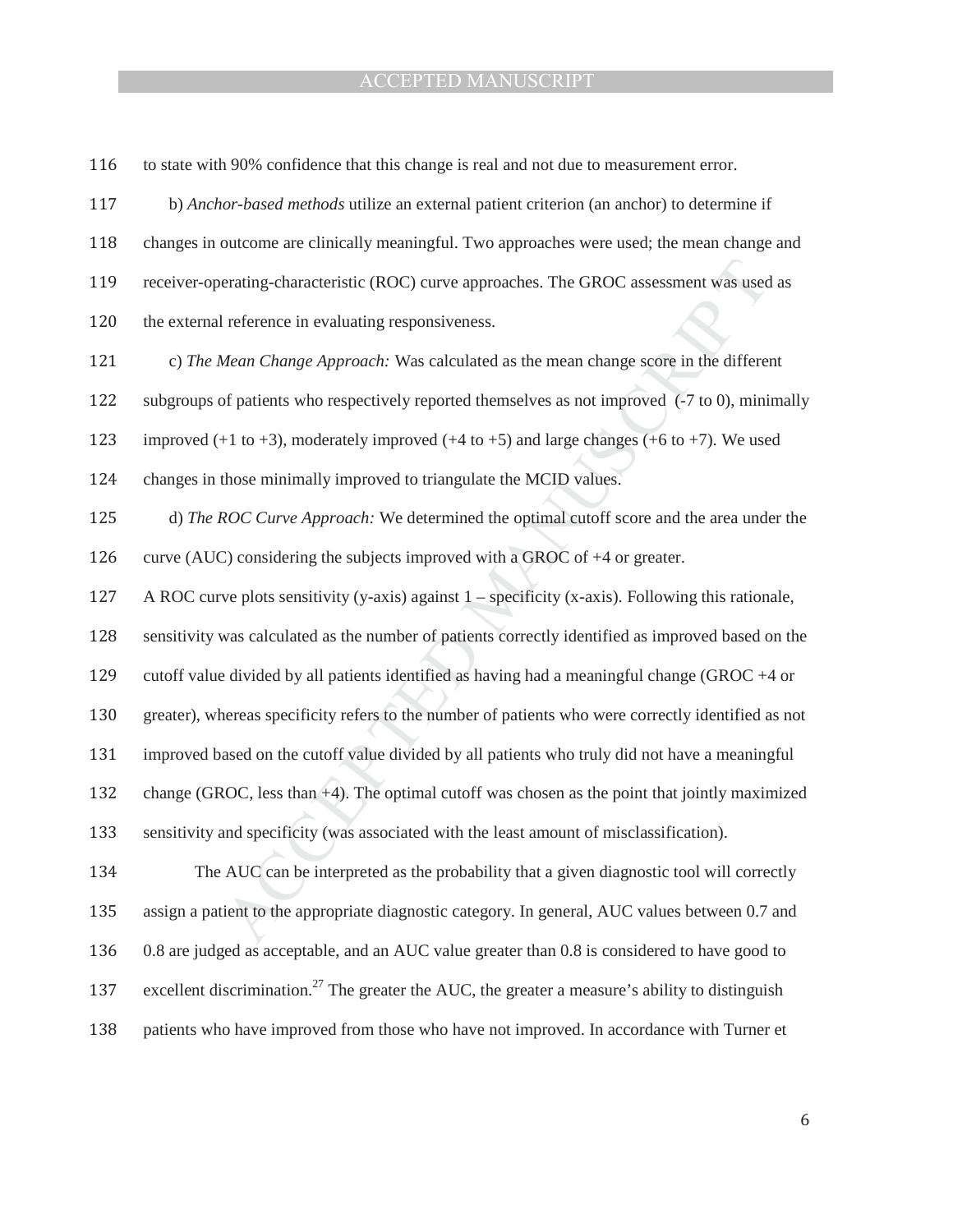| 139 | al, <sup>28</sup> our ROC analysis will use the entire cohort, rather than just those subjects with ratings   |
|-----|---------------------------------------------------------------------------------------------------------------|
| 140 | adjacent to the dichotomization point to increase accuracy and obtain more reasonable estimates               |
| 141 | of the MCID. We used the ICC test-retest from the product of our ANOVA that utilized a GROC                   |
| 142 | of $(-2 \text{ to } +2)$ . <sup>9</sup>                                                                       |
| 143 | To obtain CIs for the ROC-derived parameters, we drew 50 bootstrap samples and                                |
| 144 | calculated both the cutoff value and the AUC in each bootstrap replication. The mean of the 50                |
| 145 | bootstrap AUC values was taken as the best estimate, with the 95% CI calculated as 1.96. SD                   |
| 146 | (as an estimate of the standard error) of the bootstrap values. <sup>1</sup> This was done because the AUC    |
| 147 | does not provide a CI, which in turn provides an estimate of how acceptable are our findings (.50             |
| 148 | not good .70 acceptable, .80 good).                                                                           |
| 149 | The MCID was set at the best triangulation of the results coming from both anchor-based                       |
| 150 | (mean change and the ROC curve) and distribution-based (the MDC <sub>90</sub> threshold) methods. This        |
| 151 | is considering that the MCID should be based primarily on anchor-based procedures <sup>21</sup> and be        |
| 152 | higher than the MDC value. In this regard, the MDC should be interpreted as another piece in the              |
| 153 | puzzle toward establishing the MCID, by benchmarking it to the boundaries of error. <sup>11</sup>             |
| 154 | According to Turner et al, <sup>20</sup> "if the two anchor-based methods calculated on the same              |
| 155 | population yield different MCID values, then the knowledge that one value is below the MDC                    |
| 156 | could aid in the decision to select the other." In addition, the ROC-curve approach was preferred             |
| 157 | as the first choice as it successfully addresses most limitations of the mean change                          |
| 158 | approach. <sup>1,21,28</sup> Furthermore, our calculation of the 95% CIs gave a useful indication of the sam- |
| 159 | pling variation. <sup>18</sup>                                                                                |
| 160 | <b>RESULTS</b>                                                                                                |
|     |                                                                                                               |

161 **Descriptive Statistics and Validity of the Measures**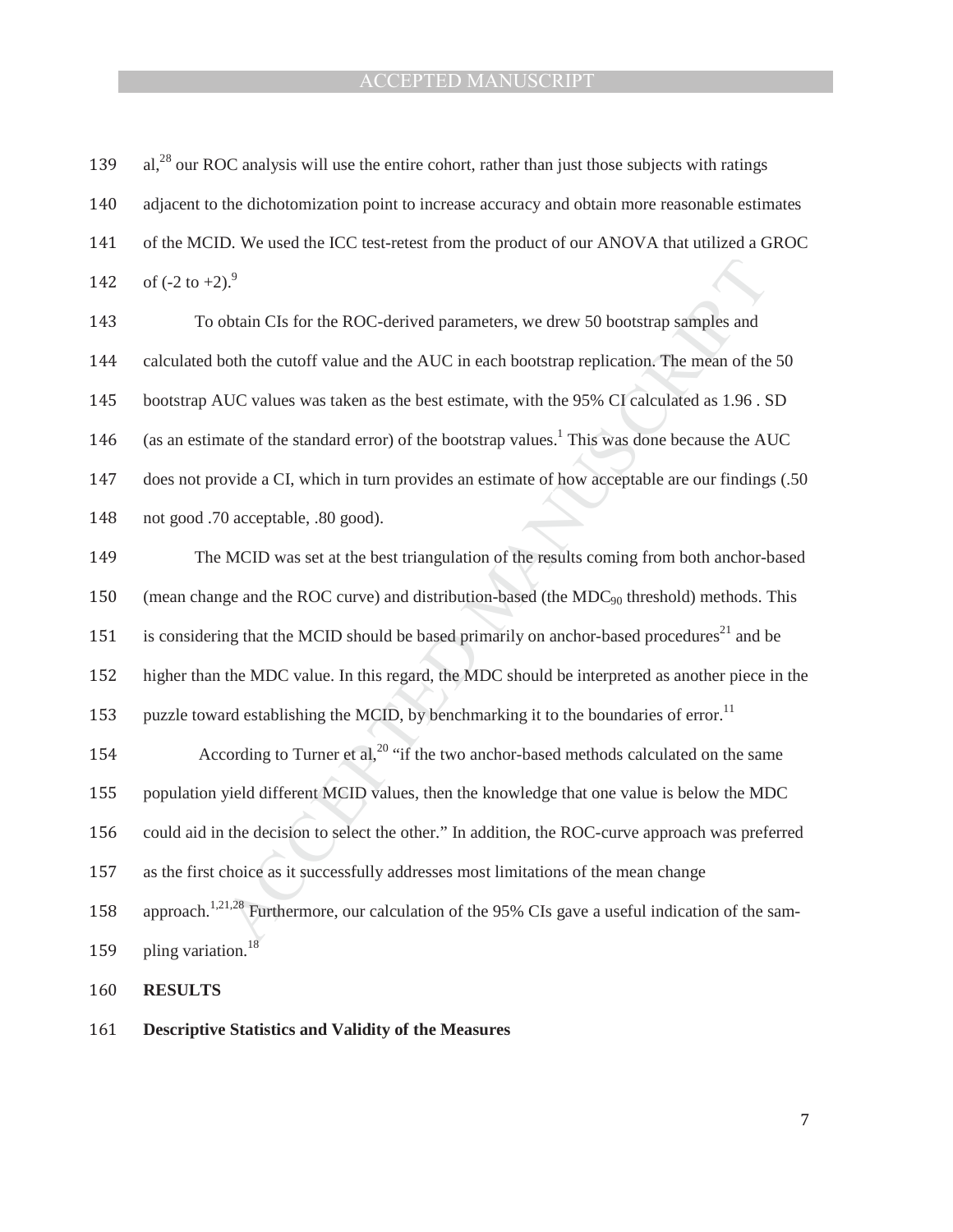| 162 | After excluding for missing data, 406 patients met inclusion criteria for three diagnoses;                     |
|-----|----------------------------------------------------------------------------------------------------------------|
| 163 | surgical distal radius fracture ( $n = 151$ ), non-surgical lateral epicondylitis ( $n = 137$ ), and carpal    |
| 164 | tunnel release ( $n = 118$ ). Most demographical data yielded no significant differences between               |
| 165 | improved and not improved groups with exception of lower initial QDASH scores for the                          |
| 166 | improved group for surgical distal radius fracture, $P = 0.006$ and gender for carpal tunnel release,          |
| 167 | $P = 0.04$ , see Table 1. Scores for the QDASH (initial and last visit), last visit GROC, as well as           |
| 168 | cutoff treatment sessions and duration of treatment days are presented in Table 2. Based on a                  |
| 169 | previous study consisting of multiple diagnoses, with an average duration of 10 visits /22 days, <sup>11</sup> |
| 170 | a cutoff of 12 visits was chosen for surgical distal radius fracture and non-surgical lateral                  |
| 171 | epicondylitis. A cutoff of 8 visits for carpal tunnel release occurred due to a shorter duration, see          |
| 172 | Table 2. Mean score changes for the QDASH questionnaire according to each GROC grade are                       |
| 173 | shown in Table 3.                                                                                              |
| 174 | The correlation between GROC and the score changes of the QDASH was significant for                            |
| 175 | all three diagnoses with a fair relationship for surgical distal radius fracture ( $r = 0.39$ , $P < 0.001$ )  |
| 176 | and for non-surgical lateral epicondylitis ( $r = 0.39$ , $P < 0.001$ ), and a weak, but significant           |
| 177 | relationship for carpal tunnel release ( $r = 0.22$ , $P = 0.029$ .) The test-retest reliability using a       |
| 178 | group of stable patients on GROC $(-2 \text{ to } +2)$ , had moderate agreement for all three diagnoses        |
| 179 | surgical distal radius fracture: $\text{ICC}_{2,1} = 0.71$ , (95% CI: 0.51, 0.83)- non-surgical lateral        |
| 180 | epicondylitis: 0.69, (95% CI: 0.56, 0.79)- and carpal tunnel release: 0.69, (95% CI: 0.43, 0.84).              |
| 181 | <b>Responsiveness</b>                                                                                          |
| 182 | Distribution-based methods                                                                                     |
| 183 | For the surgical distal radius fracture the SEM was 10.83 and the $MDC_{90}$ corresponded to                   |

184 25.28, for the non-surgical lateral epicondylitis the SEM was 9.63, and the MDC<sub>90</sub> was 22.49;

 $\, 8$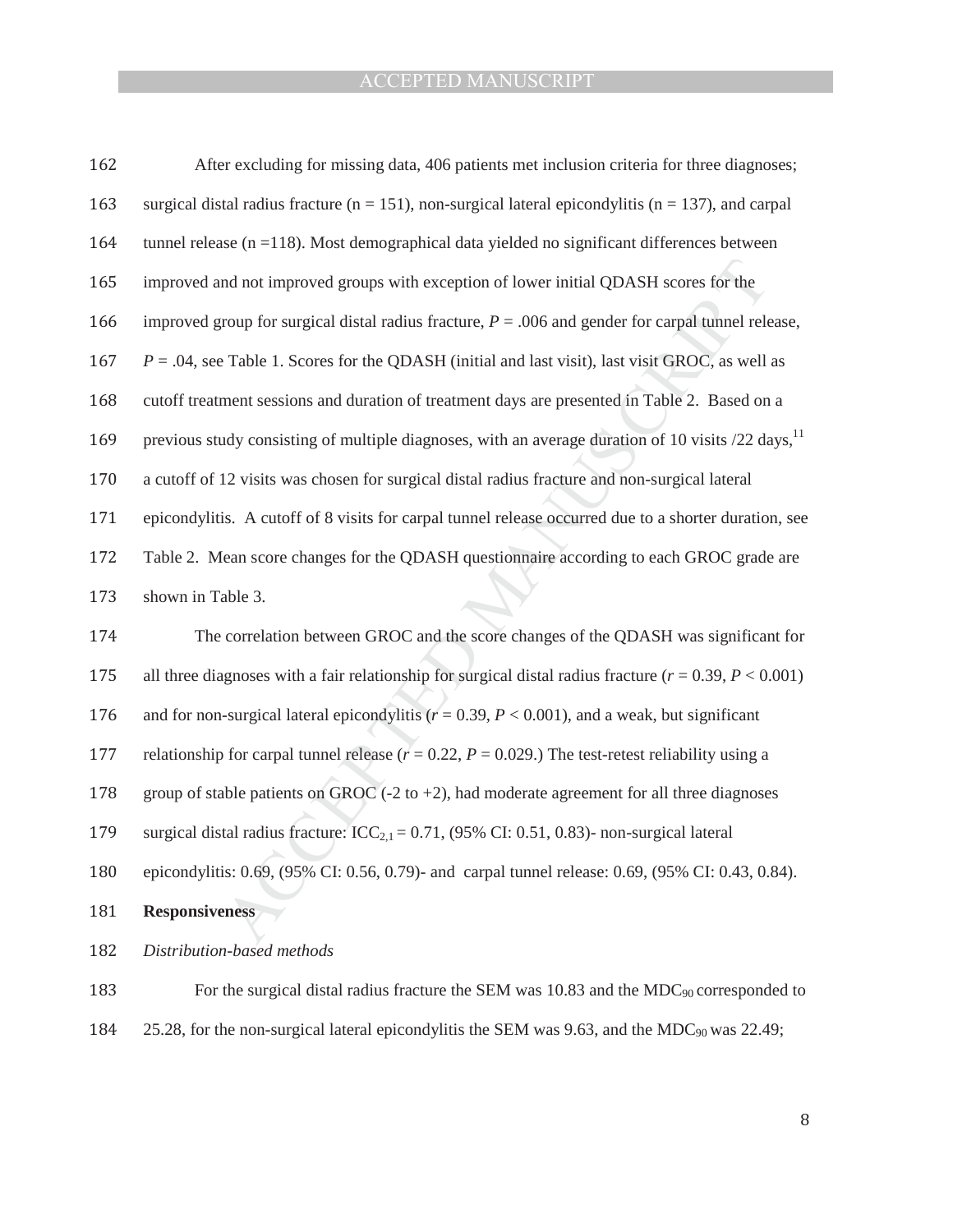185 and for the carpal tunnel release the SEM was 11.84, and the MDC<sub>90</sub> was 27.63.

186 Anchor-based methods

| 187 | The mean changes for the QDASH, per diagnoses, are reported in Table 3. In particular                       |
|-----|-------------------------------------------------------------------------------------------------------------|
| 188 | those patients who were rated as having a small improvement (GROC, $+1$ to $+3$ ) had a mean                |
| 189 | change improvement for surgical distal radius fracture of $25.8$ points (95% CI: 14.4, 35.6) for the        |
| 190 | QDASH; for non-surgical lateral epicondylitis of 15.3 points (95% CI: 11.4, 19.1); and for carpal           |
| 191 | tunnel release of 18.7 points (95% CI: 8.5,25.2). Splitting the data according to a presence of             |
| 192 | moderate or larger improvement $(\geq +4)$ versus the remainder of the entire cohort, the AUC for           |
| 193 | the QDASH for surgical distal radius fracture was 0.66 (95% CI: 0.56, 0.77), (Figure 2); 0.64,              |
| 194 | (95% CI: 0.55, 0.73), (Figure 3); and for carpal tunnel release 0.66, (95% CI: 0.55, 0.77), (Figure         |
| 195 | 4). The ROC-curve cutoff scores that best identified meaningful improvement in clinical status              |
| 196 | (as measured by GROC values of $+4$ or greater) for surgical distal radius fracture 15.8 points             |
| 197 | (95% CI: -5.3, 36.9); for non-surgical lateral epicondylitis 15.8 points (95% CI: 1.0, 30.6) points;        |
| 198 | and for carpal tunnel release 13.3 points (-1.7, 28.3) for the QDASH.                                       |
| 199 | Surgical distal radius fracture triangulation                                                               |
| 200 | We took into account the following data (a) an $MDC_{90}$ of 25.28 points for the QDASH,                    |
| 201 | (b) a mean change for small improvement of 25.8 points for the QDASH, and (c) an ROC cutoff                 |
| 202 | score that best identified meaningful improvement in clinical status of 15.8 points (sensitivity            |
| 203 | 86%, specificity 37%, correctly classified 74%), for the QDASH. Analyzing the overall results               |
| 204 | we had two competing anchor-based methods, the mean change $= 25.8$ and the ROC $= 15.8$ .                  |
| 205 | Based on Turner et al, <sup>20</sup> recommendations, the MCID = 25.8, was selected since it was just right |
| 206 | over the MDC <sub>90</sub> = 25.28 points.                                                                  |
| 207 | Non-surgical lateral epicondylitis triangulation                                                            |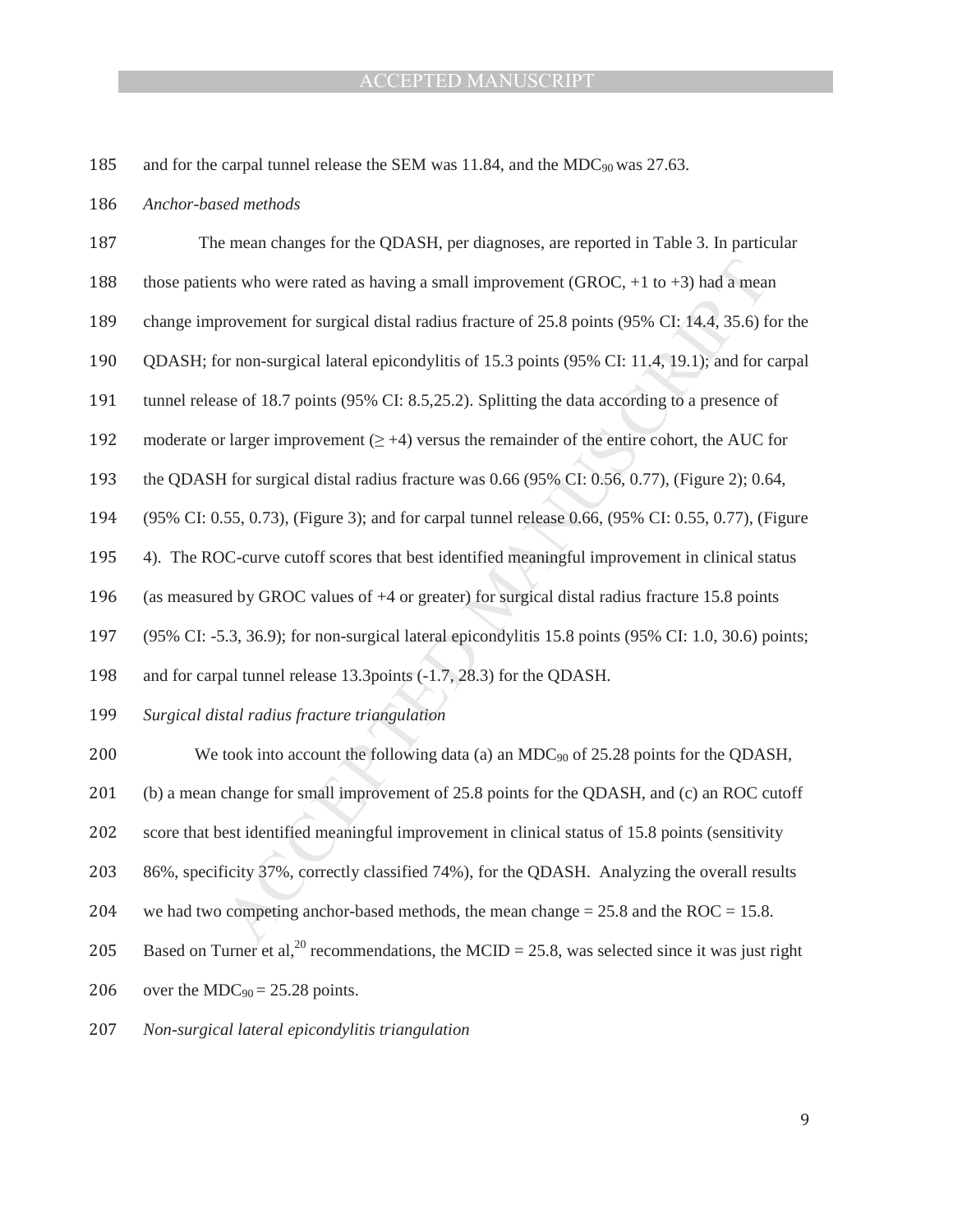| 208 | We took into account the following data (a) an $MDC_{90} = 22.49$ points for the QDASH,                 |
|-----|---------------------------------------------------------------------------------------------------------|
| 209 | (b) a mean change for small improvement of 15.3 points for the QDASH, and (c) an ROC cutoff             |
| 210 | score that best identified meaningful improvement in clinical status of 15.8 points (sensitivity        |
| 211 | 65%, specificity 59%, correctly classified 63%) for the QDASH. Analyzing the overall results            |
| 212 | our two anchor-based methods yielded similar results, the mean change $= 15.3$ and the ROC $=$          |
| 213 | 15.8. However, both values were lower than the MDC $_{90}$ of 22.49 points. Therefore, we selected a    |
| 214 | $MCID = 15.8$ points from the AUC since it was the closest to the MDC <sub>90</sub> .                   |
| 215 | Carpal tunnel release triangulation                                                                     |
| 216 | We took into account the following data: (a) an $MDC_{90}$ of 27.63 points for the QDASH,               |
| 217 | (b) a mean change for small improvement of 18.7 points for the QDASH, and (c) an ROC cutoff             |
| 218 | score that best identified meaningful improvement in clinical status of 13.3 points (sensitivity        |
| 219 | 76%, specificity 50%, correctly classified 69%) for the QDASH. Analyzing the overall results            |
| 220 | we had competing values of mean change = $18.7$ , and an ROC = $13.3$ points. However, again            |
| 221 | both values were lower than the MDC <sub>90</sub> of 27.63 points. Therefore, we selected a MCID = 18.7 |
| 222 | points from the mean change approach, since it was the closest to the MDC <sub>90</sub> .               |
| 223 | <b>DISCUSSION</b>                                                                                       |
| 224 | In this era of evidence-based medicine, patients, clinicians and third-party payers demand              |
| 225 | to know the effectiveness of therapeutic interventions. This study contributes to the body of           |
| 226 | knowledge on the psychometric properties of the QDASH by examining the MCID for three                   |
| 227 | distal upper extremity conditions: surgical distal radius fracture, non-surgical lateral                |
| 228 | epicondylitis, and carpal tunnel release.                                                               |
| 229 | In order to assess reliability, the fourth visit of the QDASH was compared to the initial               |

230 visit scores, as they were the earliest available repeated QDASH scores. The average time from

 $10\,$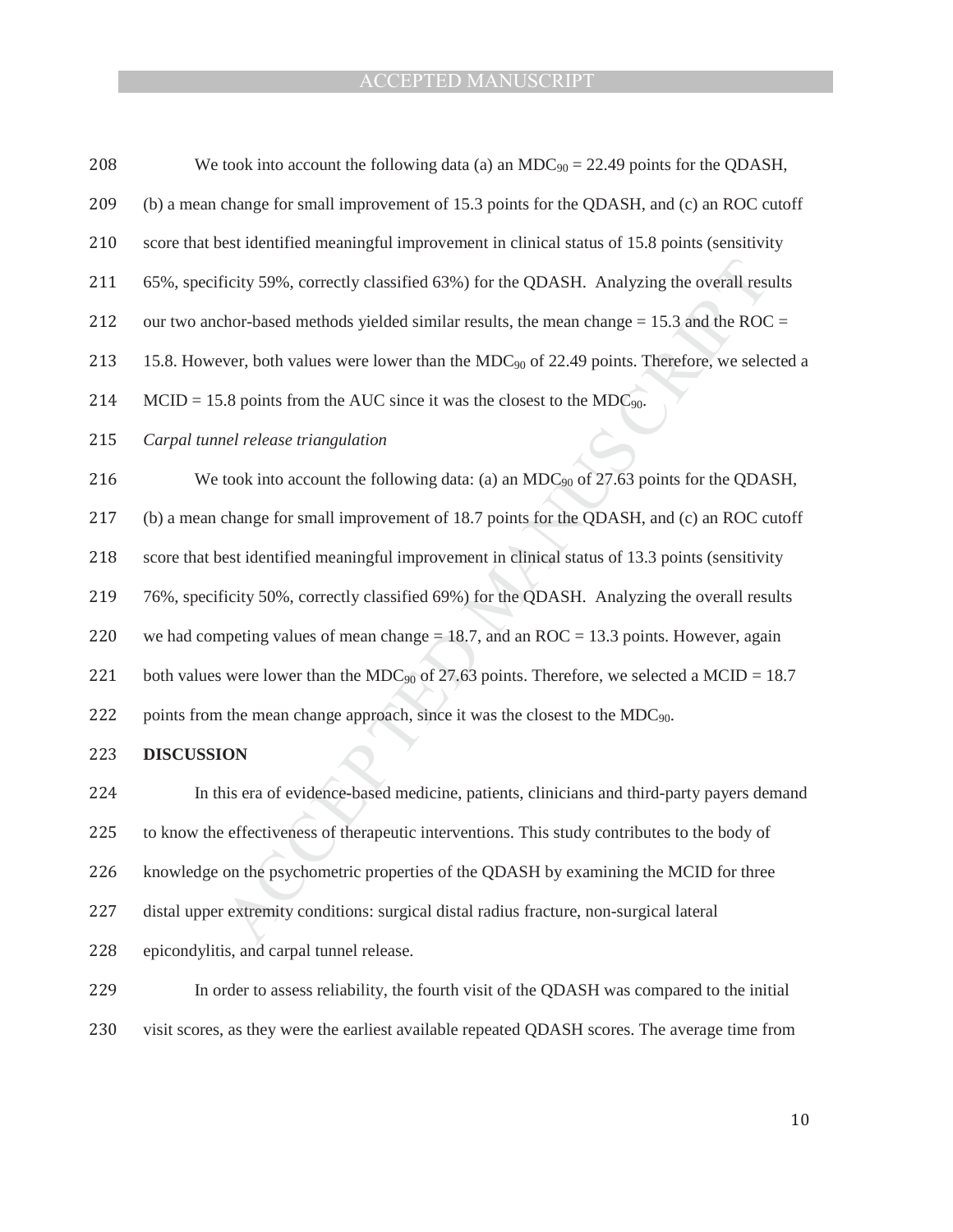| 231 | the initial to fourth QDASH visit were $9 \pm 3$ days for surgical distal radius fracture, $10 \pm 6$ days              |
|-----|-------------------------------------------------------------------------------------------------------------------------|
| 232 | for non-surgical lateral epicondylitis, and $11 \pm 7$ days for the carpal tunnel release. The test-retest              |
| 233 | reliability for all three diagnoses ranged from 0.69 to 0.71, indicating moderate agreement.                            |
| 234 | Mintken et al., found a higher reliability of 0.90 examining a cohort of shoulder patients.                             |
| 235 | Although, in our study the average length of days between tests was 10 days, which may have                             |
| 236 | contributed to recall bias. In Mintken et al's., study the average length of follow-up time was                         |
| 237 | even larger at 27 days.                                                                                                 |
| 238 | This study used anchor-based and distribution-based methods to triangulate and assess                                   |
| 239 | the MCID for the QDASH on three diagnoses: surgical distal radius fracture, non-surgical lateral                        |
| 240 | epicondylitis, and carpal tunnel release. During the triangulation of our results we considered                         |
| 241 | that the MCID should be based primarily on anchor-based procedures, and in the first instance on                        |
| 242 | the ROC curve, $^{11,21,29}$ and if possible, to be higher than the MDC value. <sup>30</sup>                            |
| 243 | Regarding the distribution-based approach, in our sample the $MDC_{90}$ for all three                                   |
| 244 | diagnoses was larger than the ROC calculated values. This is not uncommon <sup>9,31</sup> as distributional             |
| 245 | approaches are complicated by competing suggestions for the "beyond error" thresholds (e.g., 1,                         |
| 246 | 1.96, or 2.77 SEM). <sup>32,33</sup> Some authors have recommended a more reliable method to estimate the               |
| 247 | MDC is to calculate 0.5 of the SD or 1 SEM. <sup>20</sup> Applying this method, all our MDC <sub>90</sub> 's would fall |
| 248 | below the ROC calculated values. For the three diagnoses, the $MDC_{90}$ values obtained were                           |
| 249 | above 20 points, and were larger than what is commonly reported in the literature. One reason                           |
| 250 | may be due to the retrospective nature of the data as higher quality control could have been                            |
| 251 | provided in a prospective study design. Nevertheless, one strength of this study was that all data                      |
| 252 | were collected on patients being treated in the course of normal hand therapy. The retrospective                        |
| 253 | nature is a limitation, but it is more indicative of a real and typical clinical result as this is exactly              |

**11**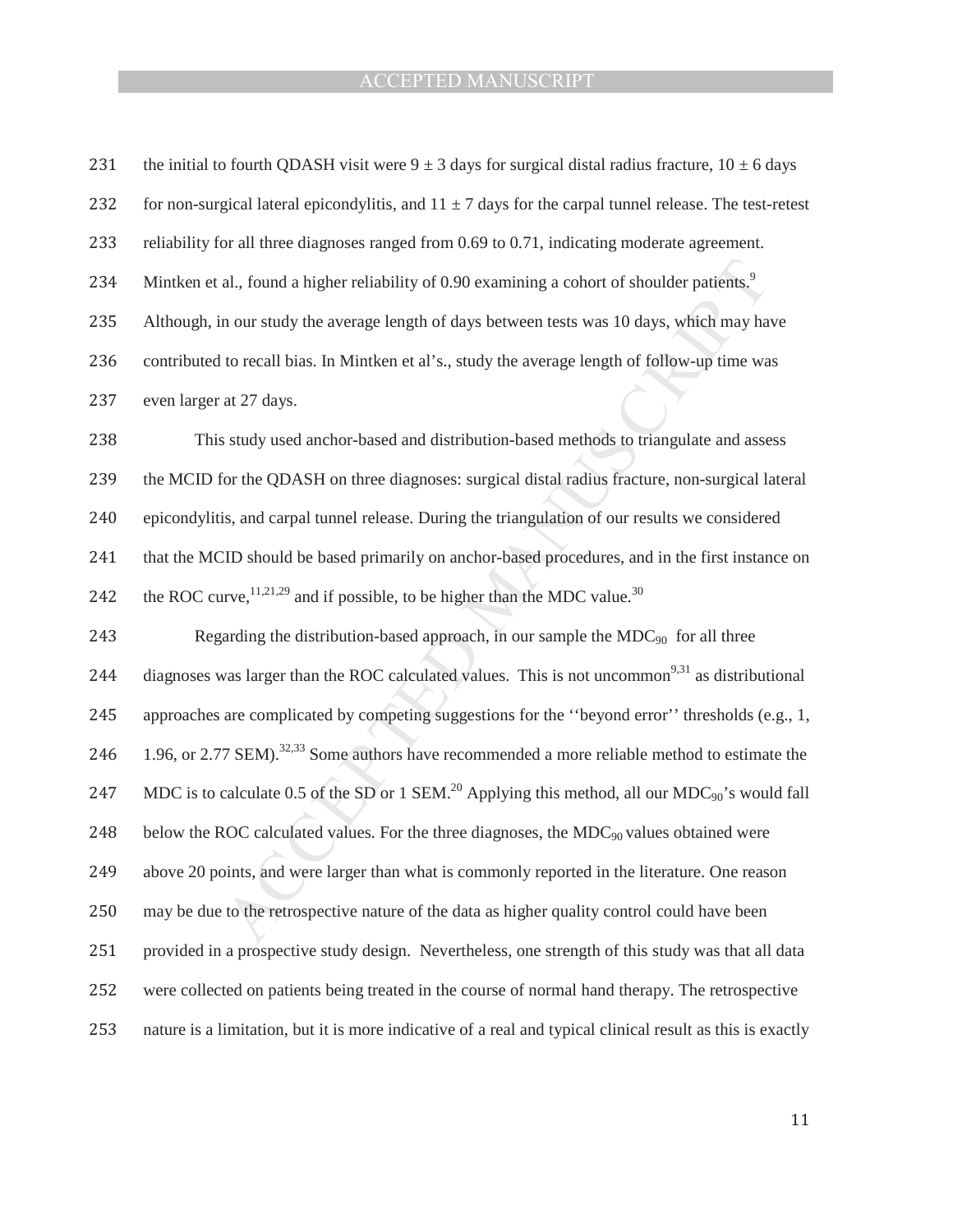254 what it is. Patients may or may not participate in a study due to time limitation. However, these 255 data were collected as a standard operation procedure and were extracted after the fact. This data 256 has strong external validity due to the manner in which it was originally collected.

257 The MCID measures important change because it uses a patient generated anchor for

258 comparison. In contrast, the MDC measures statistical distribution of margins of error.<sup>20</sup>

because it uses a patient generated anchor for<br>atistical distribution of margins of error.<sup>20</sup><br>MDC<sub>90</sub> was regarded as a benchmark to estable it represented the higher bound.<sup>11,20</sup> Regat<br>out the appropriateness of the cu  $e^{11,28}$  Furthermore, different standards<br>
as for the QDASH.<sup>2,9-11</sup> In addition, it i<br>
e to the methods employed including t<br>
procedures.<sup>11,20</sup> In our sample, we four<br>
can change approach within each categ<br>
on (small 259 Following Turner et al's recommendation, the  $MDC_{90}$  was regarded as a benchmark to establish 260 margins of error for the MCID, and in our sample it represented the higher bound.<sup>11,20</sup> Regarding 261 the anchor-based method, the first concern about the appropriateness of the cutoff values is the 262 selection of the anchor. We used a 15-point anchor (-7 = a very great deal worse,  $0 = \text{same}, +7 =$ 263 a very great deal better) and considered patients  $+4$  to  $+7$  as significantly improved and others as 264 not significantly improved, to utilize the entire cohort.<sup>28</sup> There is no agreement in the literature 265 on what type of GROC's to use, which groups to include in the analysis, or the level at which to 266 dichotomize.<sup>11,28</sup> Furthermore, different standards have been used to determine and select the 267 cutoff values for the QDASH.<sup>2,9-11</sup> In addition, it is difficult to make any direct comparisons to 268 MCID's due to the methods employed including the choice of anchor, decision rules and types of 269 calculation procedures.<sup>11,20</sup> In our sample, we found the ROC yielded values that were smaller 270 than the mean change approach within each category of small, moderate, and large changes, with 271 one exception (small changes for non-surgical lateral epicondylitis) which is similar to the MCID 272 review findings by Turner et al.<sup>20</sup> See Table 3.

273 We found the ROC values to fall within previously established MCID estimates for the 274 ODASH ranging from 8 to 20 points.<sup>11</sup> In particular, two of our ROC values of 15.8 points for 275 the surgical distal radius fracture and non-surgical lateral epicondylitis were similar to recent 276 estimates by the Franchignoni group at 15.91 points.<sup>11</sup> However, based on the recommended

12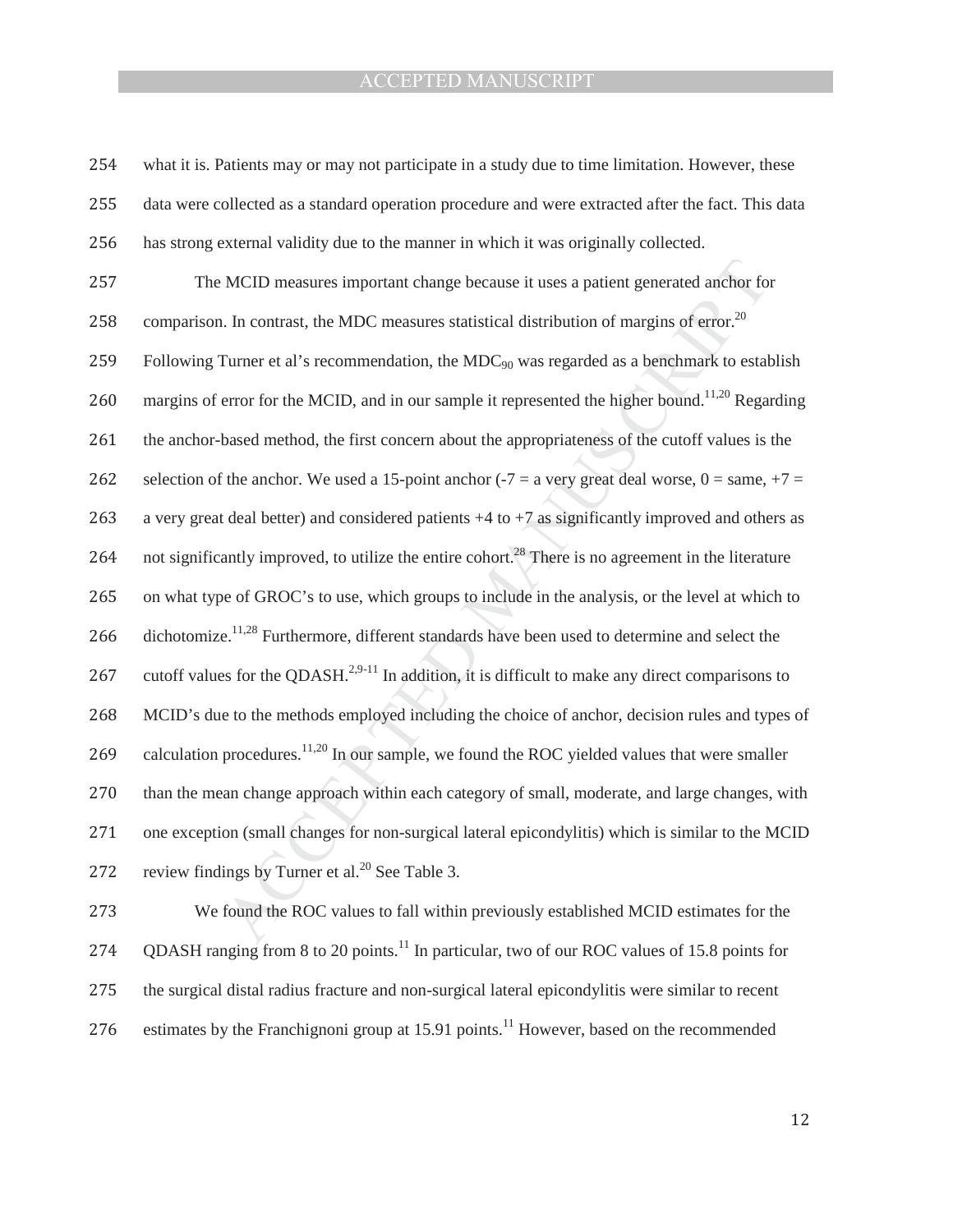| 277 | methods of triangulation in the literature, the ROC value was only selected for non-surgical               |
|-----|------------------------------------------------------------------------------------------------------------|
| 278 | lateral epicondylitis. After triangulation, only one of our MCID values (post-surgical distal              |
| 279 | radius fracture, 25.8 points) fell outside the upper limit of 20 points reported in the literature.        |
| 280 | Overall, one benefit of this sample is that it is one of the largest groups of patients to examine the     |
| 281 | responsiveness of the QDASH.                                                                               |
| 282 | In a recent review measuring clinical outcomes for distal radius fractures, pain and                       |
| 283 | function were regarded as the primary domains out of seven core areas of recommendations. <sup>34</sup>    |
| 284 | Considering this, in our study one explanation for a larger MCID for the two post-surgical                 |
| 285 | diagnoses, may be the perceived initial pain and edema restrictions from the surgical                      |
| 286 | intervention. Patients can be limited by the anticipation of pain and expectations of decreased            |
| 287 | function following surgery. <sup>35</sup> Therefore, patients may perceive the need to regain greater ROM  |
| 288 | and decrease pain before they can report a minimal improvement in their status. This reasoning is          |
| 289 | supported by another study that examined patient satisfaction with outcomes after surgical distal          |
| 290 | radius fractures. <sup>36</sup> That study concluded patients need to regain greater wrist range of motion |
| 291 | than what is necessary to perform activities of daily living, to be satisfied with treatment               |
| 292 | outcomes. <sup>36</sup>                                                                                    |
| 293 | <b>Limitations</b>                                                                                         |
| 294 | Patient baseline status and patient demographics can significantly affect MCID scores. <sup>37</sup>       |
| 295 | In our study there were significant baseline QDASH differences for surgical distal radius                  |
| 296 | fracture, $P = .006$ ; and gender for carpal tunnel release, $P = .04$ . Therefore, the MCID should be     |
|     |                                                                                                            |

- 297 interpreted with caution. It is important to note the MCID will fluctuate based on what is
- 298 important to the patient, as it is not a fixed value, $37$  and will vary based on the method chosen to
- 299 determine the MCID, as well as the type of population.<sup>29</sup> For this reason, the results of this study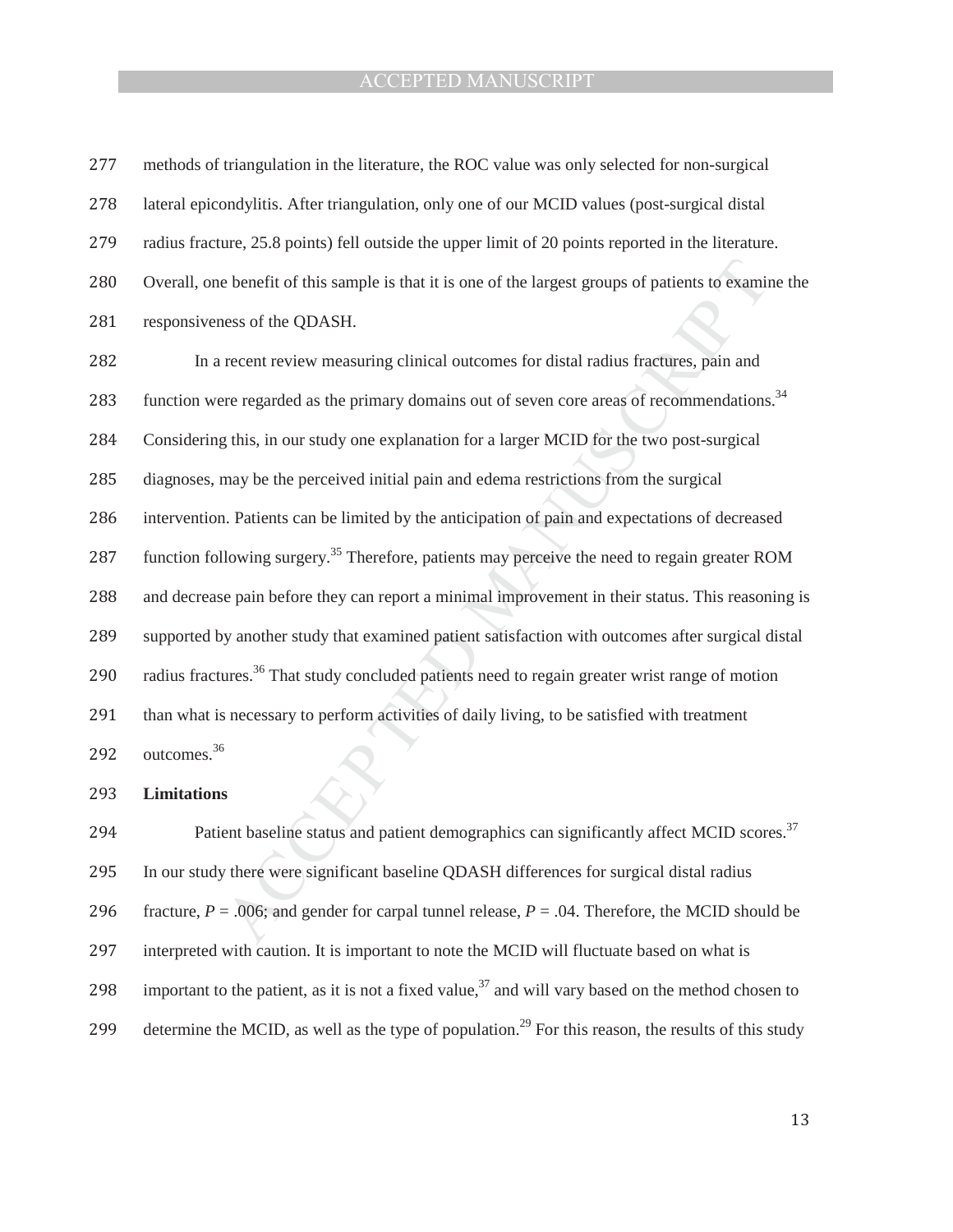- 300 can only be generalized to those groups of patients and individuals with similar characteristics to
- 301 this sample.<sup>31</sup> In addition, the use of the GROC may have introduced recall bias and the use of a
- 302 retrospective sample, without pre-existing controls, may explain the large  $MDC_{90}$  obtained for
- 303 each diagnosis as above indicated.

#### **304 CONCLUSION**

- This study proposes the specific MCID values for the surgical distal radius fracture, non-
- ͵Ͳ surgical lateral epicondylitis, and carpal tunnel release diagnoses, based on a comprehensive
- triangulation of anchor-based and distribution-based approaches.<sup>11</sup> Based on triangulation
- values for the surgical distal radius fracture,<br>I release diagnoses, based on a comprehensive<br>based approaches.<sup>11</sup> Based on triangulation<br>i points for surgical distal radius fracture, 15.8<br>d 18.7 points for carpal tunnel  $1,16,20,21$  we selected MCID values of 25.8 points for surgical distal radius fracture, 15.8
- 309 points for non-surgical lateral epicondylitis, and 18.7 points for carpal tunnel release. The
- 310 respective MDC<sub>90</sub> values can serve as margins of error<sup>20</sup> for surgical distal radius fracture
- 311 (25.28), non-surgical lateral epicondylitis (22.49) and carpal tunnel release (27.63) points for the
- 312 ODASH. We agree with other studies noting a need of the standardization of the MCID
- 313 methodology. $11,20,29$

#### 314 **Clinical Implications**

Ve agree with other studies noting a nearly  $^{11,20,29}$ <br> **nplications**<br>
icians can use these MCID scores for<br>
ondylitis and carpal tunnel release to u<br>
change to a patient with these specific<br>
es ranged from 8- 20 points ͵ͳͷ Clinicians can use these MCID scores for the surgical distal radius fracture, non-surgical 316 lateral epicondylitis and carpal tunnel release to understand how much change represents a 317 meaningful change to a patient with these specific diagnoses. Previously reported QDASH 318 MCID values ranged from 8- 20 points.<sup>7-11</sup> The results from this study indicate a MCID range of ͵ͳͻ 16 to 26 points represents the minimal clinical change meaningful to patients presenting with 320 three specific elbow and wrist conditions. Specifically, post-surgical distal radius fracture 321 patients may need to have a larger improvement (25.8 points) than previously reported using a 322 pool of conditions (up to 20 points). These diagnoses specific MCID's can help guide decision-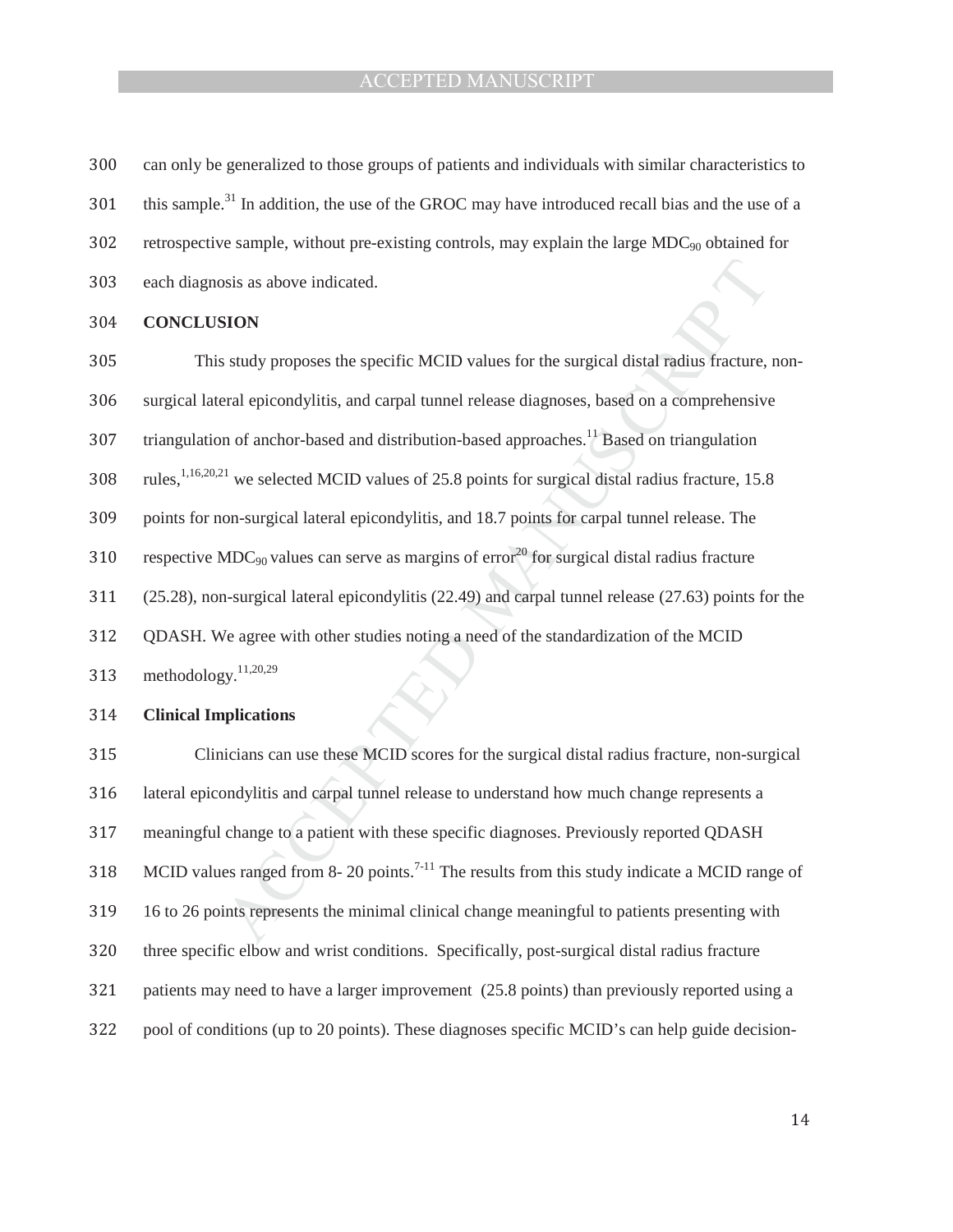- 323 making during the course of treatment. The selected MCID's serve as a gauge on how much
- 324 change a patient may need to undergo to experience a true change during the course of treatment,
- 325 while the  $MDC_{90}$ 's serve as error margins to the MCID's.

͵ʹ

MANUSCRIPT ACCEPTED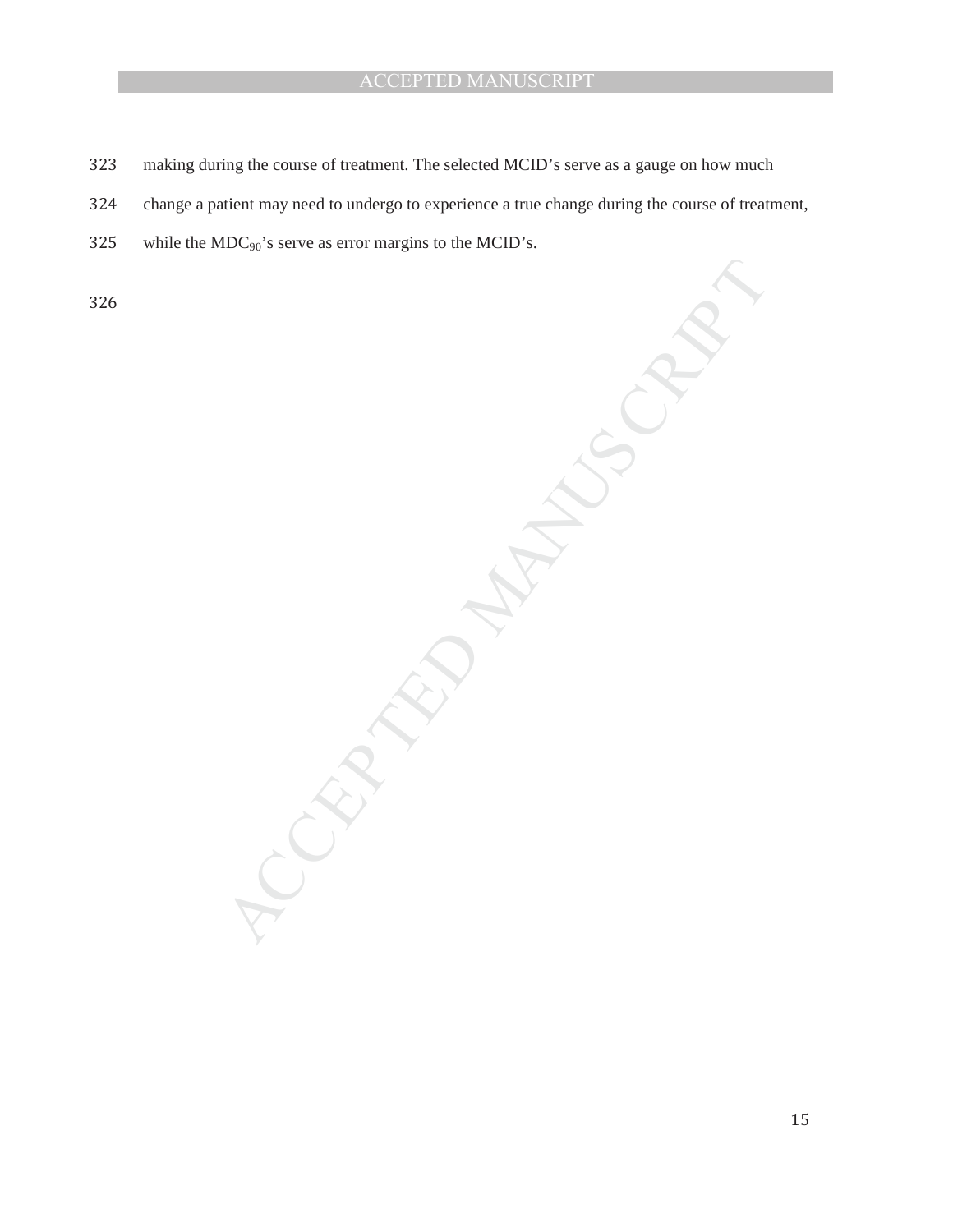### ͵ʹ **References**

| 328 |     |                                                                                      |
|-----|-----|--------------------------------------------------------------------------------------|
| 329 | 1.  | Terwee CB, Roorda LD, Dekker J, et al. Mind the MIC: large variation among           |
| 330 |     | populations and methods. Journal of clinical epidemiology. May 2010;63(5):524-534.   |
| 331 | 2.  | Beaton DE, Wright JG, Katz JN. Development of the QuickDASH: comparison of three     |
| 332 |     | item-reduction approaches. The Journal of bone and joint surgery. American volume.   |
| 333 |     | May 2005;87(5):1038-1046.                                                            |
| 334 | 3.  | Kamper SJ, Maher CG, Mackay G. Global rating of change scales: a review of strengths |
| 335 |     | and weaknesses and considerations for design. The Journal of manual &                |
| 336 |     | manipulative therapy. 2009;17(3):163-170.                                            |
| 337 | 4.  | Hudak PL, Amadio PC, Bombardier C. Development of an upper extremity outcome         |
| 338 |     | measure: the DASH (disabilities of the arm, shoulder and hand) [corrected]. The      |
| 339 |     | Upper Extremity Collaborative Group (UECG). American journal of industrial           |
| 340 |     | medicine. Jun 1996;29(6):602-608.                                                    |
| 341 | 5.  | Bot AG, Becker SJ, van Dijk CN, Ring D, Vranceanu AM. Abbreviated Psychologic        |
| 342 |     | Questionnaires Are Valid in Patients With Hand Conditions. Clinical orthopaedics     |
| 343 |     | and related research. Aug 3 2013.                                                    |
| 344 | 6.  | Roy JS, MacDermid JC, Woodhouse LJ. Measuring shoulder function: a systematic        |
| 345 |     | review of four questionnaires. Arthritis and rheumatism. May 15 2009;61(5):623-      |
| 346 |     | 632.                                                                                 |
| 347 | 7.  | Polson K, Reid D, McNair PJ, Larmer P. Responsiveness, minimal importance            |
| 348 |     | difference and minimal detectable change scores of the shortened disability arm      |
| 349 |     | shoulder hand (QuickDASH) questionnaire. Manual therapy. Aug 2010;15(4):404-         |
| 350 |     | 407.                                                                                 |
| 351 | 8.  | Kennedy CA, Beaton DE, Solway S, McConnell S, Bombardier C. The DASH and             |
| 352 |     | QuickDASH Outcome Measure User's Manual. 3rd ed. Toronto, Ontario, Canada:           |
| 353 |     | Institute for Work and Health; 2011.                                                 |
| 354 | 9.  | Mintken PE, Glynn P, Cleland JA. Psychometric properties of the shortened            |
| 355 |     | disabilities of the Arm, Shoulder, and Hand Questionnaire (QuickDASH) and            |
| 356 |     | Numeric Pain Rating Scale in patients with shoulder pain. Journal of shoulder and    |
| 357 |     | elbow surgery / American Shoulder and Elbow Surgeons  [et al.]. Nov-Dec              |
| 358 |     | 2009;18(6):920-926.                                                                  |
| 359 | 10. | Sorensen AA, Howard D, Tan WH, Ketchersid J, Calfee RP. Minimal clinically           |
| 360 |     | important differences of 3 patient-rated outcomes instruments. The Journal of hand   |
| 361 |     | surgery. Apr 2013;38(4):641-649.                                                     |
| 362 | 11. | Franchignoni F, Vercelli S, Giordano A, Sartorio F, Bravini E, Ferriero G. Minimal   |
| 363 |     | Clinically Important Difference of the Disabilities of the Arm, Shoulder and Hand    |
| 364 |     | Outcome Measure (DASH) and Its Shortened Version (QuickDASH). The Journal of         |
| 365 |     | orthopaedic and sports physical therapy. Jan 2014;44(1):30-39.                       |
| 366 | 12. | Van Vliet MM, Maradey JA, Homa KA, Kerrigan CL. The usefulness of patient-           |
| 367 |     | reported measures for clinical practice. Plastic and reconstructive surgery. Jul     |
| 368 |     | 2013;132(1):105-112.                                                                 |
| 369 | 13. | Franchignoni F, Ferriero G, Giordano A, Sartorio F, Vercelli S, Brigatti E.          |
| 370 |     | Psychometric properties of QuickDASH - A classical test theory and Rasch analysis    |
| 371 |     | study. Manual therapy. 2011;16(2):177-182.                                           |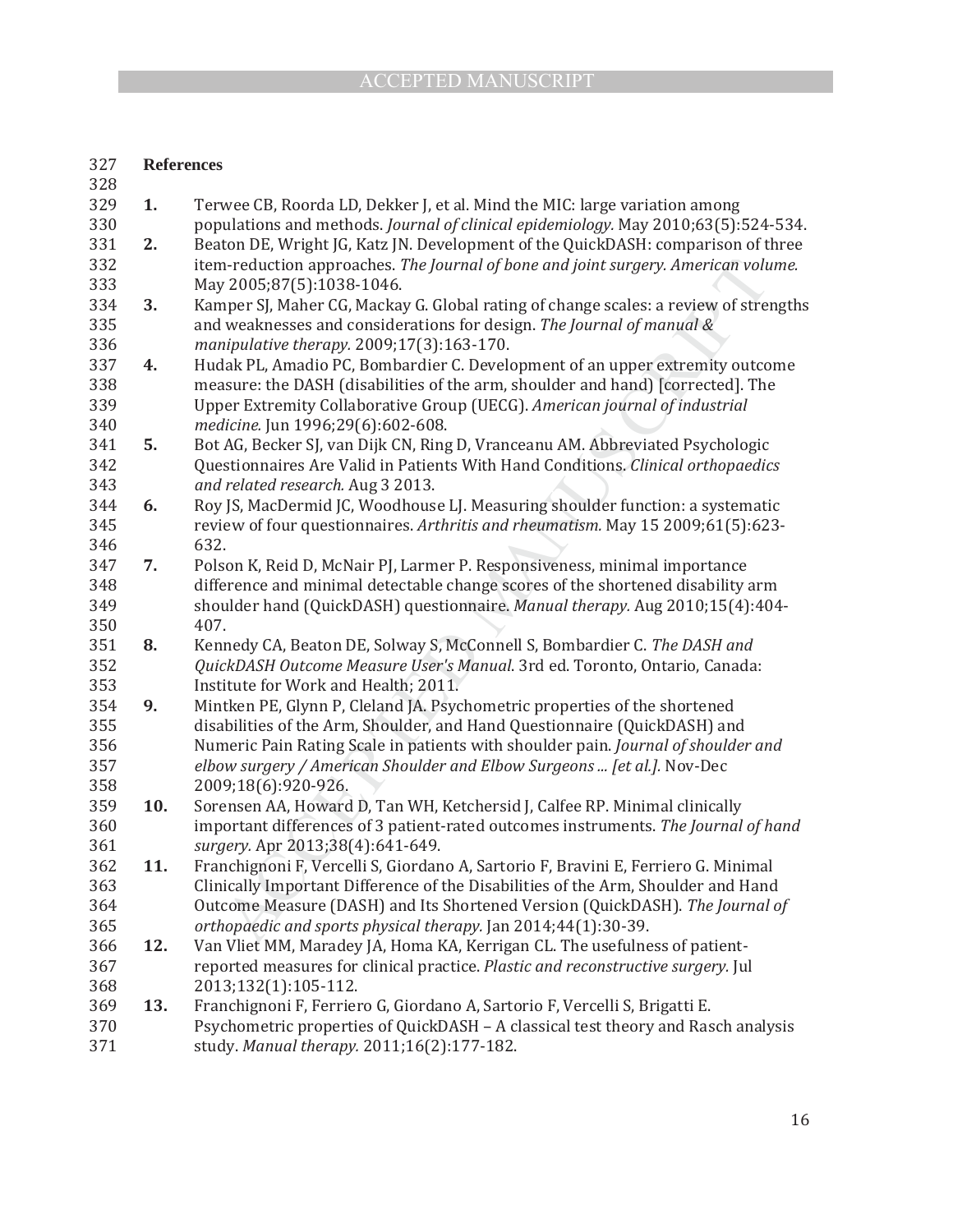| 372 | 14. | Angst F, Schwyzer HK, Aeschlimann A, Simmen BR, Goldhahn J. Measures of adult            |
|-----|-----|------------------------------------------------------------------------------------------|
| 373 |     | shoulder function: Disabilities of the Arm, Shoulder, and Hand Questionnaire             |
| 374 |     | (DASH) and its short version (QuickDASH), Shoulder Pain and Disability Index             |
| 375 |     | (SPADI), American Shoulder and Elbow Surgeons (ASES) Society standardized                |
| 376 |     | shoulder assessment form, Constant (Murley) Score (CS), Simple Shoulder Test             |
| 377 |     | (SST), Oxford Shoulder Score (OSS), Shoulder Disability Questionnaire (SDQ), and         |
| 378 |     | Western Ontario Shoulder Instability Index (WOSI). Arthritis care & research. Nov        |
| 379 |     | 2011;63 Suppl 11:S174-188.                                                               |
| 380 | 15. | Beaton DE, Katz JN, Fossel AH, Wright JG, Tarasuk V, Bombardier C. Measuring the         |
| 381 |     | whole or the parts? Validity, reliability, and responsiveness of the Disabilities of the |
| 382 |     | Arm, Shoulder and Hand outcome measure in different regions of the upper                 |
| 383 |     | extremity. Journal of hand therapy: official journal of the American Society of Hand     |
| 384 |     | Therapists. Apr-Jun 2001;14(2):128-146.                                                  |
| 385 | 16. | Beaton DE, van Eerd D, Smith P, et al. Minimal change is sensitive, less specific to     |
| 386 |     | recovery: a diagnostic testing approach to interpretability. Journal of clinical         |
| 387 |     | epidemiology. May 2011;64(5):487-496.                                                    |
| 388 | 17. | Kennedy CA, Beaton DE, Smith P, et al. Measurement properties of the QuickDASH           |
| 389 |     | (Disabilities of the Arm, Shoulder and Hand) outcome measure and cross-cultural          |
| 390 |     | adaptations of the QuickDASH: a systematic review. Quality of life research : an         |
| 391 |     | international journal of quality of life aspects of treatment, care and rehabilitation.  |
| 392 |     | Mar 12 2013.                                                                             |
| 393 | 18. | de Vet HC, Terluin B, Knol DL, et al. Three ways to quantify uncertainty in              |
| 394 |     | individually applied "minimally important change" values. Journal of clinical            |
| 395 |     | epidemiology. Jan 2010;63(1):37-45.                                                      |
| 396 | 19. | de Vet HC, Terwee CB, Ostelo RW, Beckerman H, Knol DL, Bouter LM. Minimal                |
| 397 |     | changes in health status questionnaires: distinction between minimally detectable        |
| 398 |     | change and minimally important change. Health and quality of life outcomes.              |
| 399 |     | 2006;4:54-54.                                                                            |
| 400 | 20. | Turner D, Schunemann HJ, Griffith LE, et al. The minimal detectable change cannot        |
| 401 |     | reliably replace the minimal important difference. Journal of clinical epidemiology.     |
| 402 |     | Jan 2010;63(1):28-36.                                                                    |
| 403 | 21. | Revicki D, Hays RD, Cella D, Sloan J. Recommended methods for determining                |
| 404 |     | responsiveness and minimally important differences for patient-reported outcomes.        |
| 405 |     | Journal of clinical epidemiology. Feb 2008;61(2):102-109.                                |
| 406 | 22. | Stratford PW, Riddle DL. When Minimal Detectable Change Exceeds a Diagnostic             |
| 407 |     | Test-Based Threshold Change Value for an Outcome Measure: Resolving the Conflict.        |
| 408 |     | Physical therapy. 2012;92(10):1338-1347.                                                 |
| 409 | 23. | Jaeschke R, Singer J, Guyatt GH. Measurement of health status. Ascertaining the          |
| 410 |     | minimal clinically important difference. Controlled clinical trials. Dec                 |
| 411 |     | 1989;10(4):407-415.                                                                      |
| 412 | 24. | Norman GR, Stratford P, Regehr G. Methodological problems in the retrospective           |
| 413 |     | computation of responsiveness to change: the lesson of Cronbach. Journal of clinical     |
| 414 |     | epidemiology. Aug 1997;50(8):869-879.                                                    |
| 415 | 25. | Gabel CP, Michener LA, Melloh M, Burkett B. Modification of the upper limb               |
| 416 |     | functional index to a three-point response improves clinimetric properties. Journal      |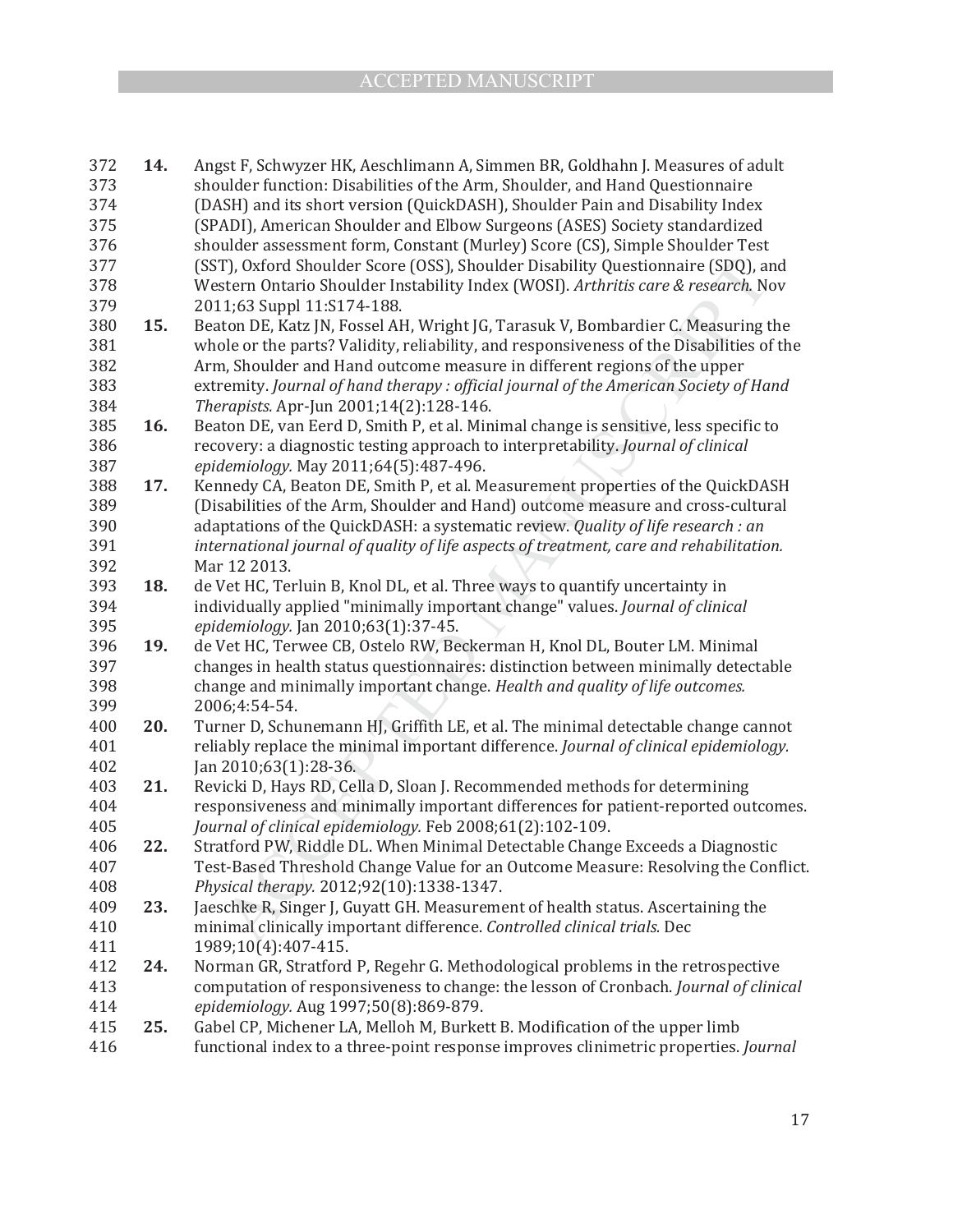| 417        |     | of hand therapy: official journal of the American Society of Hand Therapists. Jan-Mar                                                                            |
|------------|-----|------------------------------------------------------------------------------------------------------------------------------------------------------------------|
| 418        |     | 2010;23(1):41-51; quiz 52.                                                                                                                                       |
| 419        | 26. | Wu A, Edgar DW, Wood FM. The QuickDASH is an appropriate tool for measuring                                                                                      |
| 420        |     | the quality of recovery after upper limb burn injury. Burns : journal of the                                                                                     |
| 421        |     | International Society for Burn Injuries. Nov 2007;33(7):843-849.                                                                                                 |
| 422        | 27. | Wright AA, Cook CE, Baxter GD, Dockerty JD, Abbott JH. A comparison of 3                                                                                         |
| 423        |     | methodological approaches to defining major clinically important improvement of 4                                                                                |
| 424        |     | performance measures in patients with hip osteoarthritis. The Journal of orthopaedic                                                                             |
| 425        |     | and sports physical therapy. May 2011;41(5):319-327.                                                                                                             |
| 426        | 28. | Turner D, Schunemann HJ, Griffith LE, et al. Using the entire cohort in the receiver                                                                             |
| 427        |     | operating characteristic analysis maximizes precision of the minimal important                                                                                   |
| 428        |     | difference. Journal of clinical epidemiology. Apr 2009;62(4):374-379.                                                                                            |
| 429        | 29. | Wright A, Hannon J, Hegedus EJ, Kavchak AE. Clinimetrics corner: a closer look at                                                                                |
| 430        |     | the minimal clinically important difference (MCID). The Journal of manual &                                                                                      |
| 431        |     | manipulative therapy. Aug 2012;20(3):160-166.                                                                                                                    |
| 432        | 30. | Dawson J, Doll H, Boller I, et al. Comparative responsiveness and minimal change for                                                                             |
| 433        |     | the Oxford Elbow Score following surgery. Quality of life research : an international                                                                            |
| 434        |     | journal of quality of life aspects of treatment, care and rehabilitation. Dec                                                                                    |
| 435        |     | 2008;17(10):1257-1267.                                                                                                                                           |
| 436        | 31. | Michener LA, McClure PW, Sennett BJ. American Shoulder and Elbow Surgeons                                                                                        |
| 437        |     | Standardized Shoulder Assessment Form, patient self-report section: reliability,                                                                                 |
| 438        |     | validity, and responsiveness. Journal of shoulder and elbow surgery / American                                                                                   |
| 439        |     | Shoulder and Elbow Surgeons  [et al.]. Nov-Dec 2002;11(6):587-594.                                                                                               |
| 440        | 32. | Bruynesteyn K, van der Heijde D, Boers M, et al. Minimal clinically important                                                                                    |
| 441        |     | difference in radiological progression of joint damage over 1 year in rheumatoid                                                                                 |
| 442        |     | arthritis: preliminary results of a validation study with clinical experts. The Journal                                                                          |
| 443        |     | of rheumatology. Apr 2001;28(4):904-910.                                                                                                                         |
| 444        | 33. | Beaton DE, Boers M, Wells GA. Many faces of the minimal clinically important                                                                                     |
| 445        |     | difference (MCID): a literature review and directions for future research. Current                                                                               |
| 446        |     | opinion in rheumatology. Mar 2002;14(2):109-114.                                                                                                                 |
| 447        | 34. | Goldhahn J, Beaton D, Ladd A, Macdermid J, Hoang-Kim A. Recommendation for                                                                                       |
| 448        |     | measuring clinical outcome in distal radius fractures: a core set of domains for                                                                                 |
| 449        |     | standardized reporting in clinical practice and research. Archives of orthopaedic and                                                                            |
| 450        |     | trauma surgery. 2014;134(2):197-205.                                                                                                                             |
| 451        | 35. | O'Brien L, Presnell S. Patient experience of distraction splinting for complex finger                                                                            |
| 452<br>453 |     | fracture dislocations. Journal of hand therapy : official journal of the American Society<br>of Hand Therapists. Jul-Sep 2010;23(3):249-249; quiz 260.           |
| 454        | 36. |                                                                                                                                                                  |
|            |     | Chung KC, Haas A. Relationship between patient satisfaction and objective<br>functional outcome after surgical treatment for distal radius fractures. Journal of |
|            |     | hand therapy: official journal of the American Society of Hand Therapists. Oct-Dec                                                                               |
| 455        |     |                                                                                                                                                                  |
| 456        |     |                                                                                                                                                                  |
| 457        |     | 2009;22(4):302-307; quiz 308.                                                                                                                                    |
| 458        | 37. | Wang YC, Hart DL, Stratford PW, Mioduski JE. Baseline dependency of minimal                                                                                      |
| 459<br>460 |     | clinically important improvement. Physical therapy. May 2011;91(5):675-688.                                                                                      |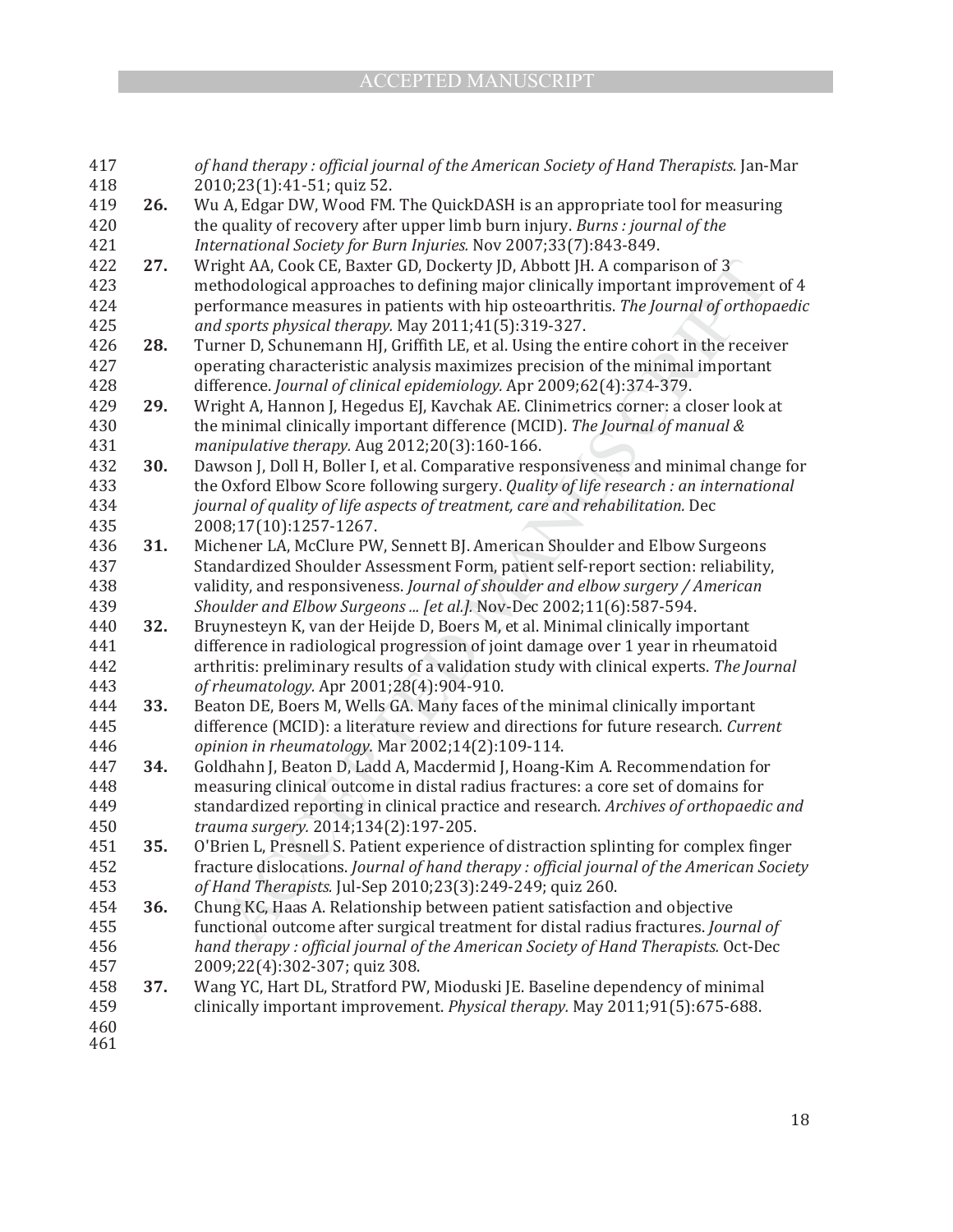#### **Table 1**

Baseline Statistics for improved patients and the not improved (scores represent means and standard deviations unless otherwise indicated)

**RECEPTED** 

| Descriptor                                                        | Surgical       | Distal                    |                   | Nonsurgical   | Lateral       |                  | Carpal        |               |                  |
|-------------------------------------------------------------------|----------------|---------------------------|-------------------|---------------|---------------|------------------|---------------|---------------|------------------|
|                                                                   | Radius         | Epicondylitis<br>Fracture |                   |               | Tunnel        | Release          |               |               |                  |
|                                                                   | IP $(n = 114)$ | $NP (n = 37)$             | $\boldsymbol{P}$  | IP $(n = 69)$ | $NP (n = 68)$ | P                | IP $(n = 84)$ | $NP (n = 34)$ | $\boldsymbol{P}$ |
| Age                                                               | 56(14.1)       | 52(12.6)                  | .16 <sup>a</sup>  | 47(9.2)       | 46(8.0)       | .47 <sup>c</sup> | 53(12.0)      | 53(11.9)      | .93 <sup>c</sup> |
| Gender, (% male)                                                  | 31(27%)        | 9(24%)                    | .73 <sup>b</sup>  | $35(51\%)$    | 31(46%)       | $.55^{\rm b}$    | 23(27%)       | 16(47%)       | .04 <sup>b</sup> |
| Initial ODASH                                                     | 60(19.8)       | 70(22.3)                  | .006 <sup>c</sup> | 39(17.8)      | 43(19.8)      | $.23^{\circ}$    | 56(23.6)      | 55(22.7)      | .93 <sup>c</sup> |
| Duration of treatment                                             |                |                           |                   |               |               |                  |               |               |                  |
| (days of care)                                                    | 35(12.3)       | 35(13.4)                  | .73 <sup>a</sup>  | 41(12.6)      | 38(10.1)      | .22 <sup>a</sup> | 26(10.0)      | 26(10.1)      | .77 <sup>a</sup> |
| IP: Improved Patients; NP: Not-improved Patients; P: Significance |                |                           |                   |               |               |                  |               |               |                  |
| a: Wilcoxon (Mann Whitney-U); b: Chi-square tests; c: t-test      |                |                           |                   |               |               |                  |               |               |                  |
| <b>ODASH:</b> The Quick Disabilities of The Arm Shoulder and Hand |                |                           |                   |               |               |                  |               |               |                  |
|                                                                   |                |                           |                   |               |               |                  |               |               |                  |
|                                                                   |                |                           |                   |               |               |                  |               |               |                  |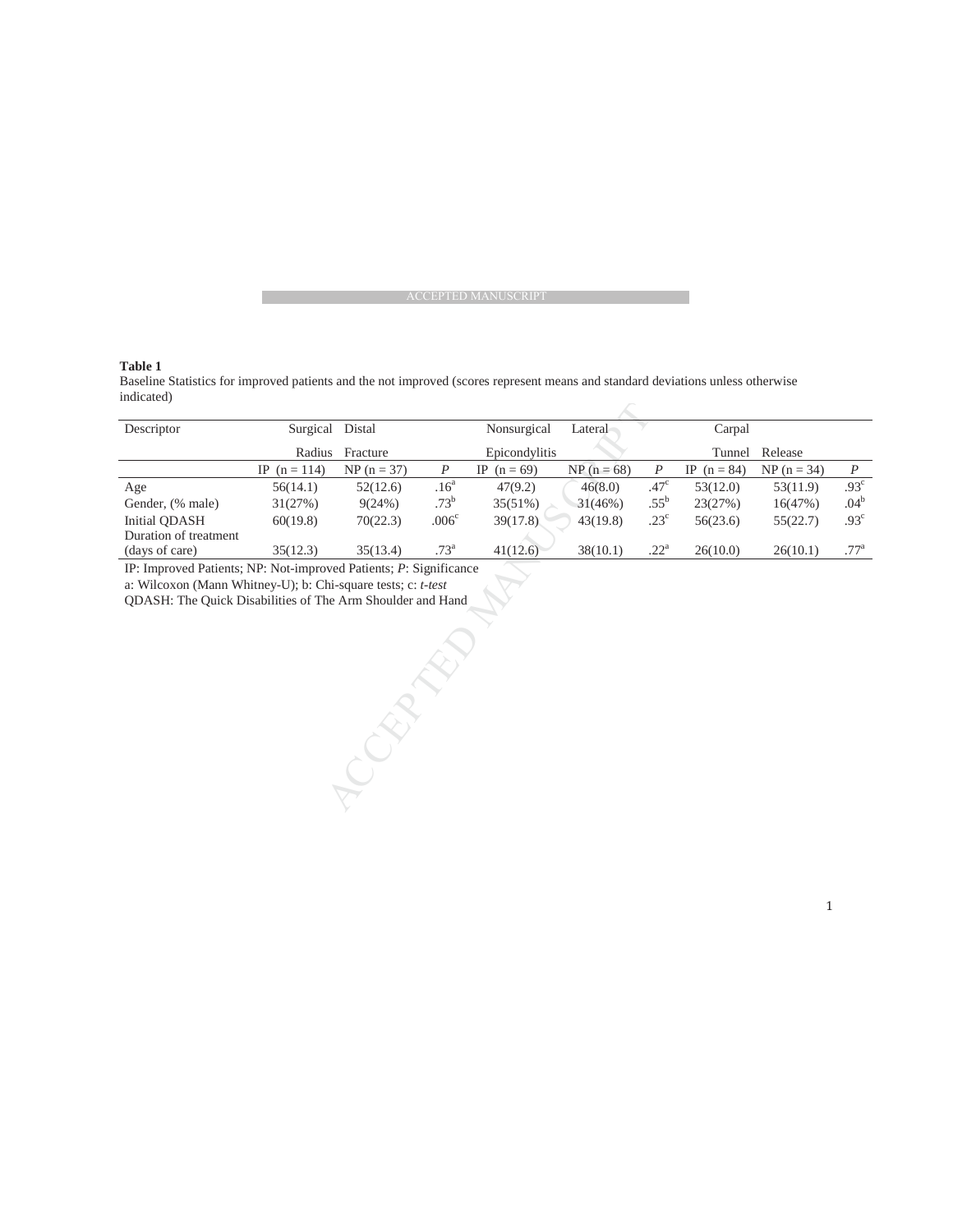### **Table 2**

Scores of the QDASH and GROC

| Descriptor                                                  | <b>Surgical Distal</b> | Nonsurgical           | <b>Surgical Carpal</b> |  |  |  |  |  |
|-------------------------------------------------------------|------------------------|-----------------------|------------------------|--|--|--|--|--|
|                                                             | Radius Fracture        | Lateral Epicondylitis | <b>Tunnel Syndrome</b> |  |  |  |  |  |
| Initial QDASH                                               | $63 \pm 20.7$          | $41 \pm 18.8$         | $56 \pm 23.3$          |  |  |  |  |  |
| Last visit QDASH                                            | $29 \pm 20.5$          | $24 \pm 15.6$         | $30 \pm 17.6$          |  |  |  |  |  |
| Last visit GROC                                             | $3.4 \pm 2.0$          | $3.4 \pm 2.1$         | $4.8 \pm 1.7$          |  |  |  |  |  |
| Cutoff treatment sessions                                   | 12                     | 12                    | 8                      |  |  |  |  |  |
| Duration of treatment, d*                                   | $35 \pm 13(21-97)$     | $39 \pm 11(24-92)$    | $25 \pm 9(14-56)$      |  |  |  |  |  |
| $d^*$ : Days of care, values are mean $\pm SD$ (range).     |                        |                       |                        |  |  |  |  |  |
| QDASH: The Quick Disabilities of The Arm Shoulder and Hand. |                        |                       |                        |  |  |  |  |  |
| GROC: Global Rate of Change Scale.                          |                        |                       |                        |  |  |  |  |  |
|                                                             |                        |                       |                        |  |  |  |  |  |
|                                                             |                        |                       |                        |  |  |  |  |  |
|                                                             |                        |                       |                        |  |  |  |  |  |
|                                                             |                        |                       |                        |  |  |  |  |  |
|                                                             |                        |                       |                        |  |  |  |  |  |
|                                                             |                        |                       |                        |  |  |  |  |  |
|                                                             |                        |                       |                        |  |  |  |  |  |
|                                                             |                        |                       |                        |  |  |  |  |  |

 $A$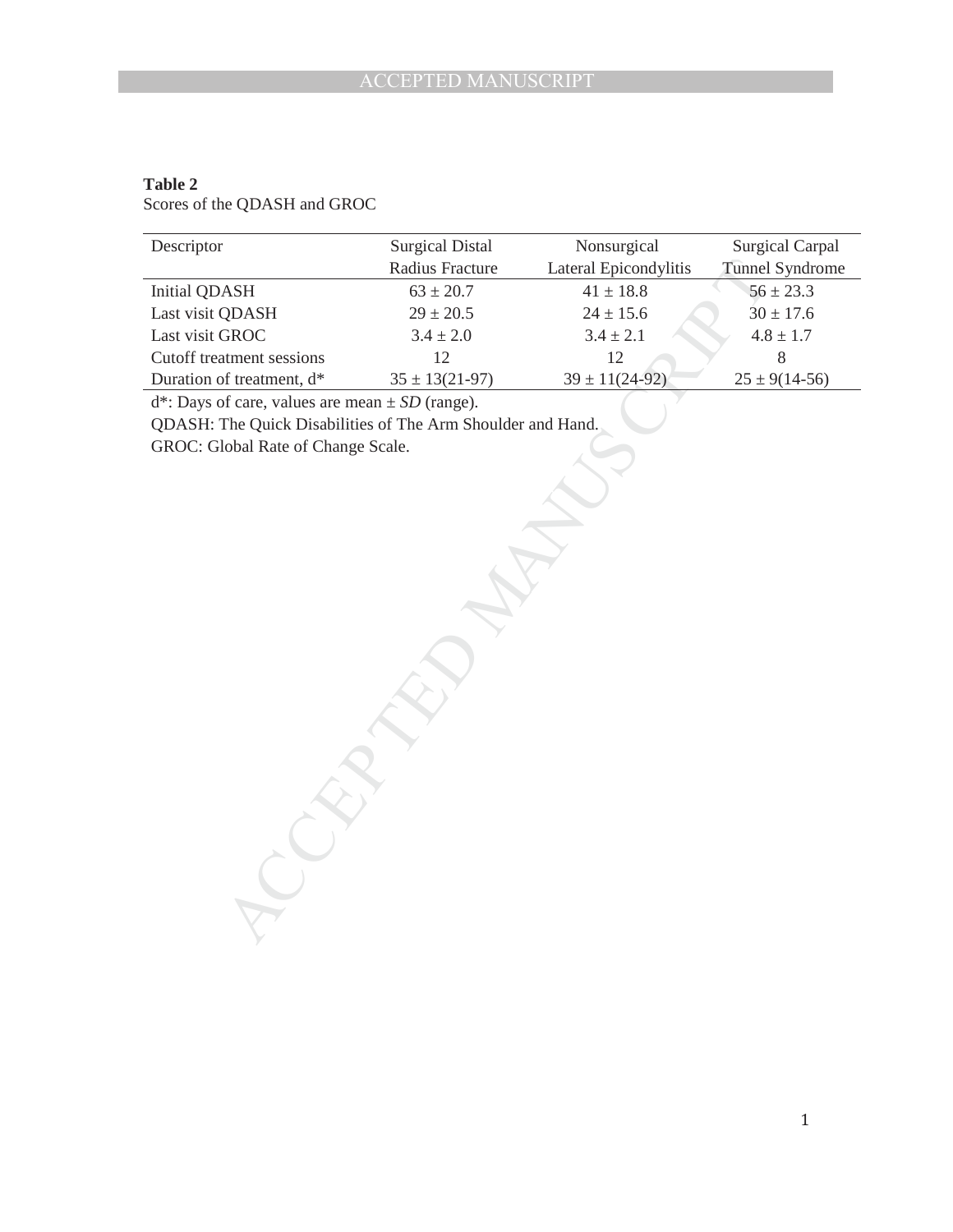**Table 3**  Mean score changes for the QDASH questionnaire according to each GROC scale grade

| <b>Surgical Distal</b>                                             |                    | Nonsurgical  |                       | Surgical Carpal |                 |              |  |  |
|--------------------------------------------------------------------|--------------------|--------------|-----------------------|-----------------|-----------------|--------------|--|--|
| Radius Fracture                                                    |                    |              | Lateral Epicondylitis |                 | Tunnel Syndrome |              |  |  |
|                                                                    | $n\left(\%\right)$ | <b>ODASH</b> | $n(\%)$               | <b>ODASH</b>    | $n(\%)$         | <b>ODASH</b> |  |  |
| 0 or less                                                          | 4(3%)              | 9.7          | 11(8%)                | 2.6             | 7(6%)           | 15.9         |  |  |
| $+1$ to $+3$                                                       | 33(22%)            | 25.8         | 57(42%)               | 15.3            | 27(23%)         | 18.7         |  |  |
| $+4$ to $+5$                                                       | 54(36%)            | 29.6         | 52(38%)               | 17.6            | 57(48%)         | 26.6         |  |  |
| $+6$ to $+7$                                                       | 60(39%)            | 44.3         | 17(12%)               | 33.5            | 27(23%)         | 34.3         |  |  |
| <b>ODASH:</b> The Quick Disabilities of The Arm Shoulder and Hand. |                    |              |                       |                 |                 |              |  |  |
| GROC: Global Rate of Change Scale.                                 |                    |              |                       |                 |                 |              |  |  |
|                                                                    |                    |              |                       |                 |                 |              |  |  |
|                                                                    |                    |              |                       |                 |                 |              |  |  |
|                                                                    |                    |              |                       |                 |                 |              |  |  |
|                                                                    |                    |              |                       |                 |                 |              |  |  |

**ACCEPTED**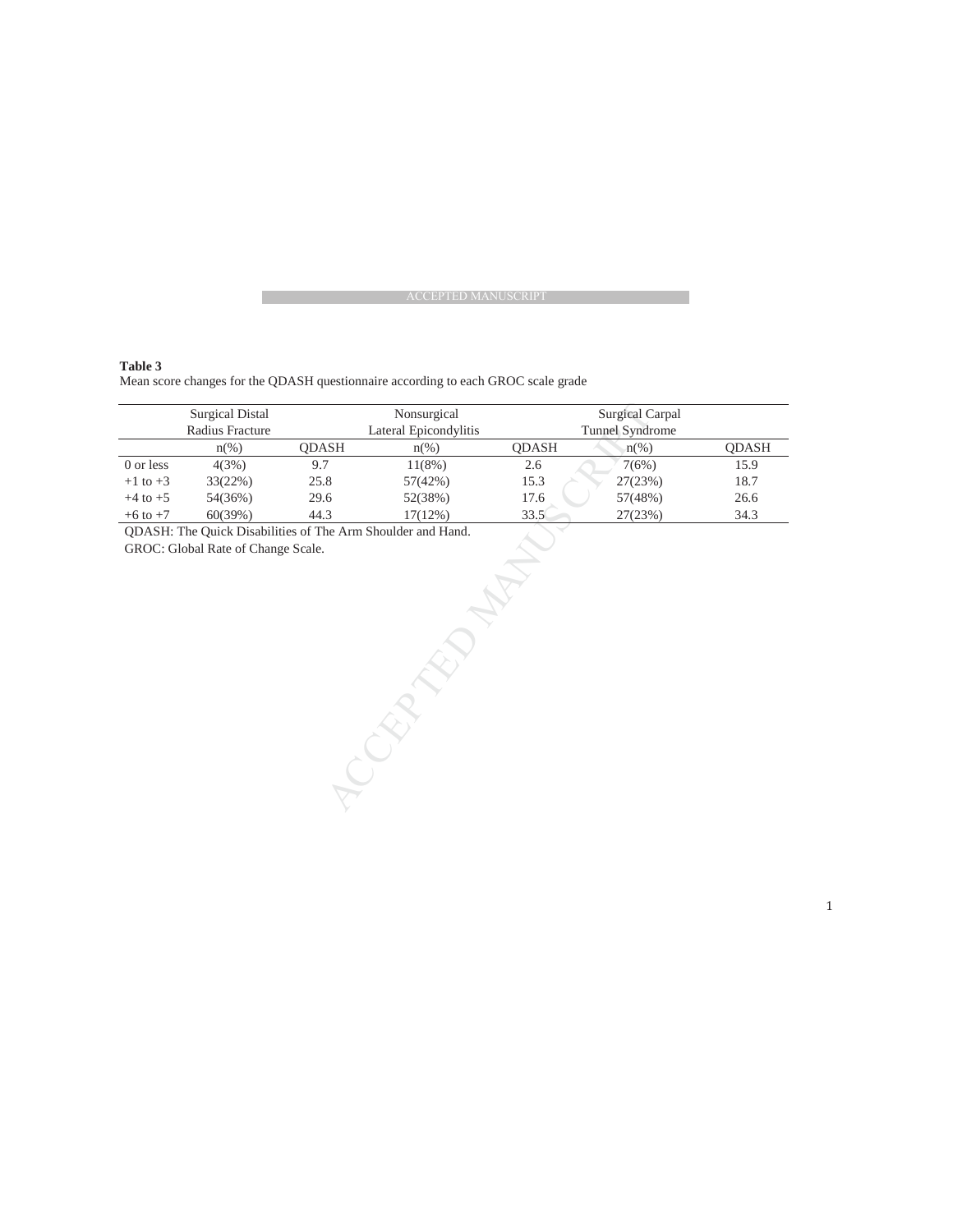**Figure 1**  Flow of charts meeting inclusion criteria



Inclusion criteria: have values for QDASH initial, visits 4,8 and 12, and GROC visit 12. \*= last visit for QDASH and GROC is visit 8 instead of 12.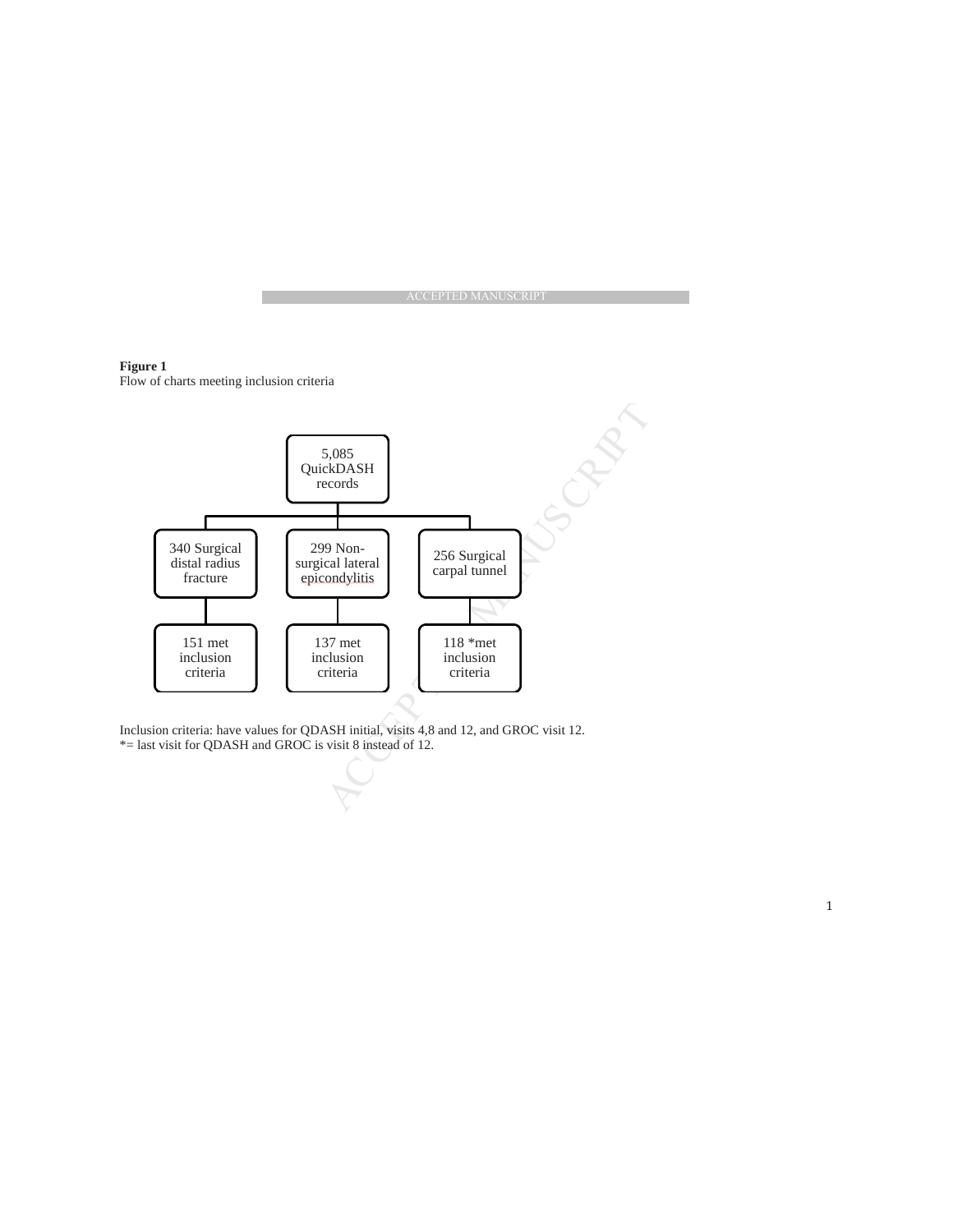

**Figure 2** QDASH Area Under The Curve (AUC) for surgical distal radius fracture.

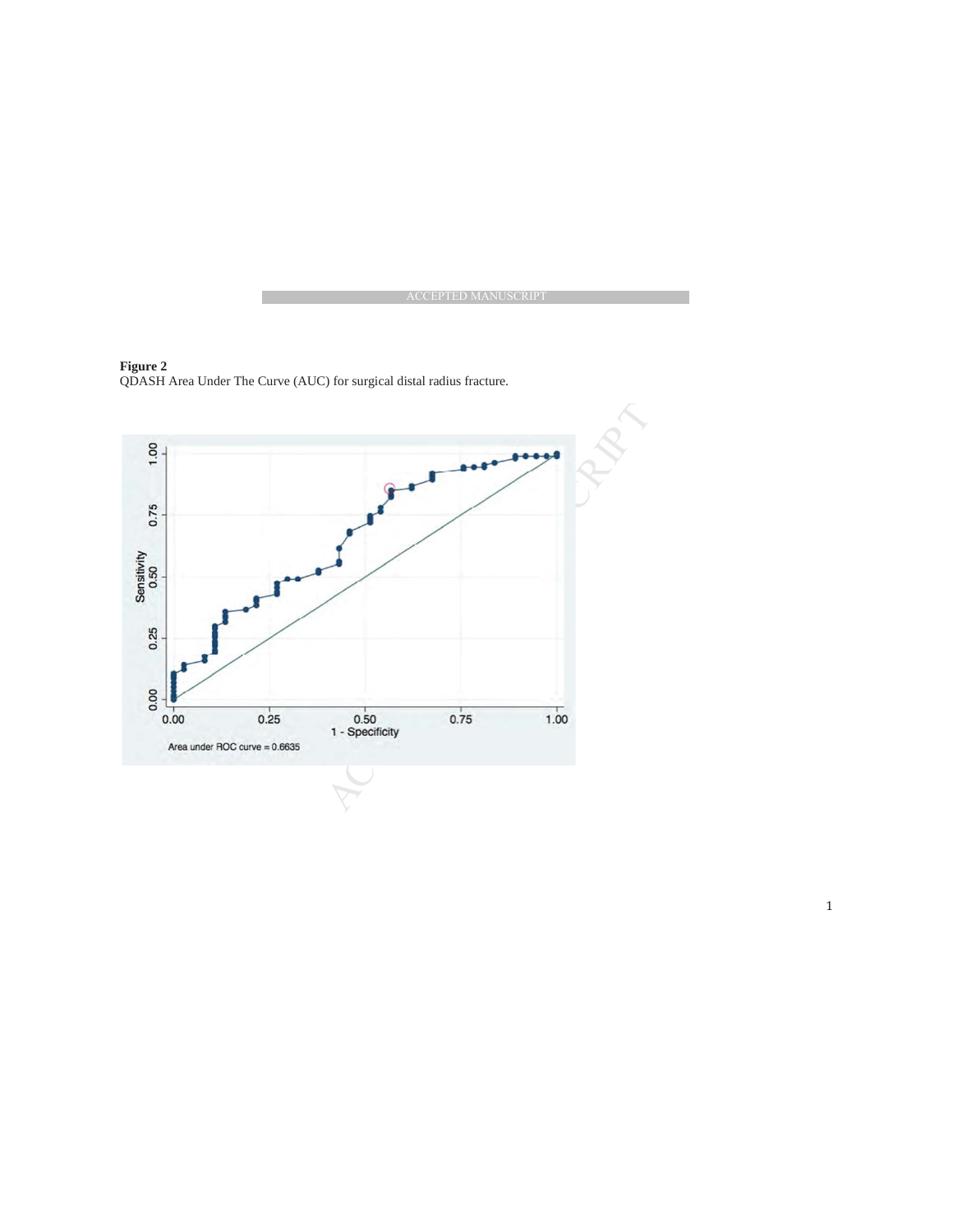

**Figure 3** QDASH Area Under The Curve (AUC) for nonsurgical lateral epicondylitis.



ͳ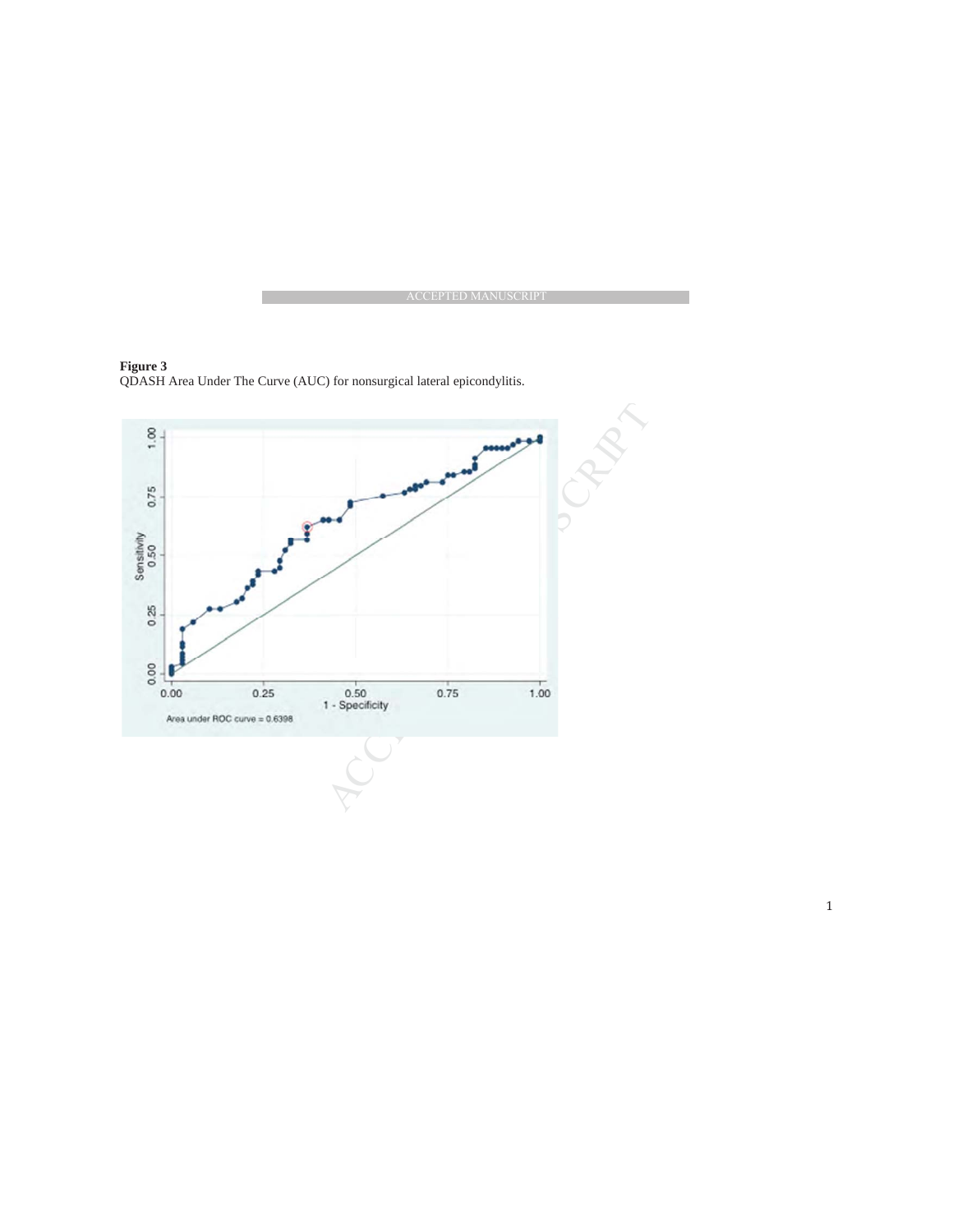

**Figure 4** QDASH Area Under The Curve (AUC) for surgical carpal tunnel syndrome.